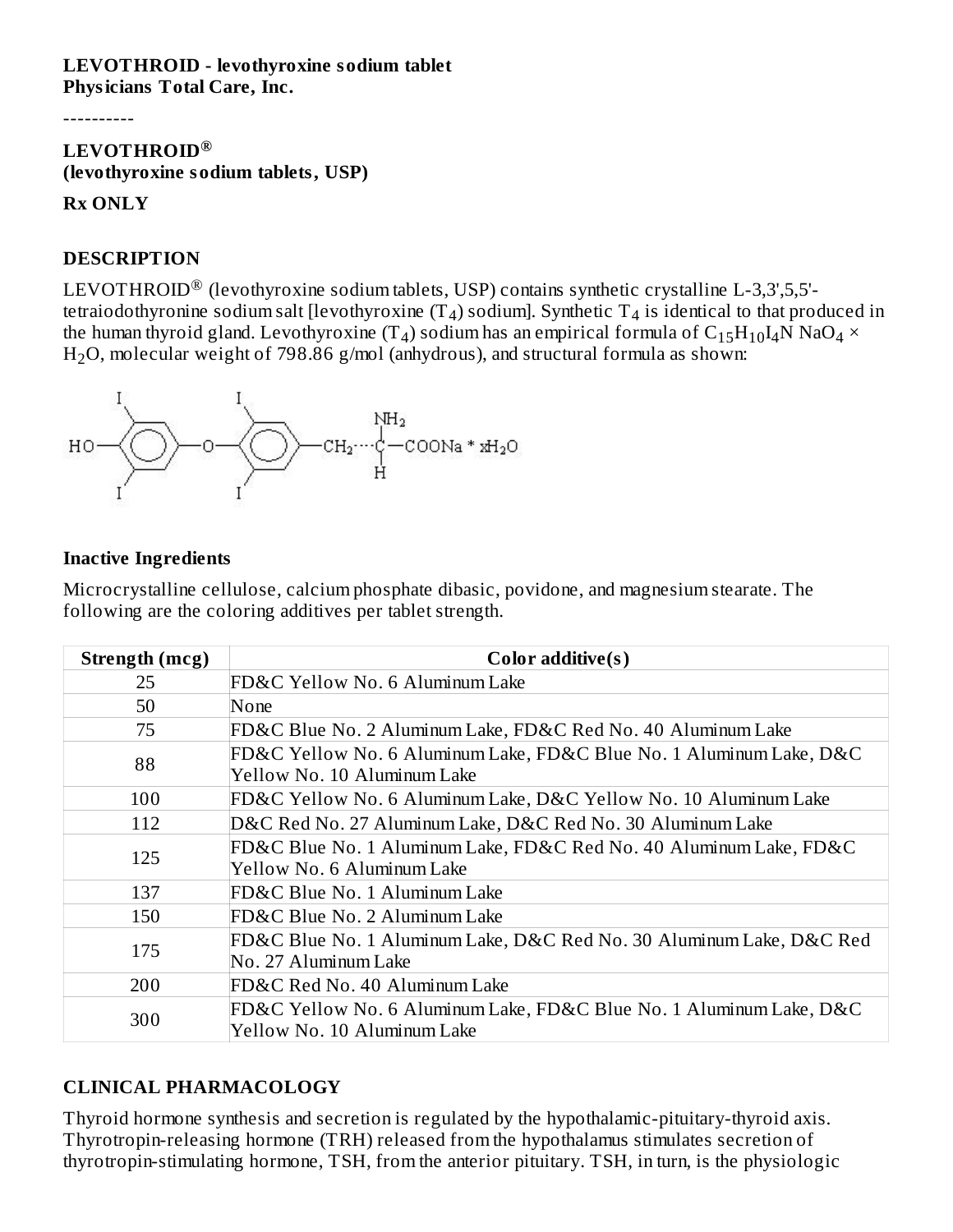stimulus for the synthesis and secretion of thyroid hormones, L-thyroxine  $(T_4)$  and L-triiodothyronine (T<sub>3</sub>), by the thyroid gland. Circulating serum T<sub>3</sub> and T<sub>4</sub> levels exert a feedback effect on both TRH and TSH secretion. When serum T $_3$  and T $_4$  levels increase, TRH and TSH secretion decrease. When thyroid hormone levels decrease, TRH and TSH secretion increase.

The mechanisms by which thyroid hormones exert their physiologic actions are not completely understood, but it is thought that their principal effects are exerted through control of DNA transcription and protein synthesis.  $\text{T}_3$  and  $\text{T}_4$  diffuse into the cell nucleus and bind to thyroid receptor proteins attached to DNA. This hormone nuclear receptor complex activates gene transcription and synthesis of messenger RNA and cytoplasmic proteins.

Thyroid hormones regulate multiple metabolic processes and play an essential role in normal growth and development, and normal maturation of the central nervous system and bone. The metabolic actions of thyroid hormones include augmentation of cellular respiration and thermogenesis, as well as metabolism of proteins, carbohydrates and lipids. The protein anabolic effects of thyroid hormones are essential to normal growth and development.

The physiological actions of thyroid hormones are produced predominantly by  $\text{T}_3$ , the majority of which (approximately 80%) is derived from  $T_4$  by deiodination in peripheral tissues.

Levothyroxine, at doses individualized according to patient response, is effective as replacement or supplemental therapy in hypothyroidism of any etiology, except transient hypothyroidism during the recovery phase of subacute thyroiditis.

Levothyroxine is also effective in the suppression of pituitary TSH secretion in the treatment or prevention of various types of euthyroid goiters, including thyroid nodules, Hashimoto's thyroiditis, multinodular goiter and, as adjunctive therapy in the management of thyrotropin-dependent welldifferentiated thyroid cancer (see **INDICATIONS AND USAGE**, **PRECAUTIONS, DOSAGE AND ADMINISTRATION**).

## **PHARMACOKINETICS**

## Absorption

Absorption of orally administered T<sub>4</sub> from the gastrointestinal (GI) tract ranges from 40% to 80%. The majority of the levothyroxine dose is absorbed from the jejunum and upper ileum. The relative bioavailability of LEVOTHROID<sup>®</sup> tablets, compared to an equal nominal dose of oral levothyroxine sodium solution, is approximately 94%.  $\mathrm{T}_4$  absorption is increased by fasting, and decreased in malabsorption syndromes and by certain foods such as soybean infant formula. Dietary fiber decreases bioavailability of  $\texttt{T}_4$ . Absorption may also decrease with age. In addition, many drugs and foods affect T absorption (see **PRECAUTIONS, Drug Interactions** and **Drug-Food Interactions**). 4

## **Distribution**

Circulating thyroid hormones are greater than 99% bound to plasma proteins, including thyroxinebinding globulin (TBG), thyroxine-binding prealbumin (TBPA), and albumin (TBA), whose capacities and affinities vary for each hormone. The higher affinity of both TBG and TBPA for  $T_4$  partially explains the higher serum levels, slower metabolic clearance, and longer half-life of  $\texttt{T}_4$  compared to  $T_3$ . Protein-bound thyroid hormones exist in reverse equilibrium with small amounts of free hormone. Only unbound hormone is metabolically active. Many drugs and physiologic conditions affect the binding of thyroid hormones to serum proteins (see **PRECAUTIONS, Drug Interactions** and **Drug-Laboratory Test Interactions**). Thyroid hormones do not readily cross the placental barrier (see **PRECAUTIONS, Pregnancy**).

#### Metabolism

 $T_4$  is slowly eliminated (see  $T$ able 1). The major pathway of thyroid hormone metabolism is through sequential deiodination. Approximately eighty-percent of circulating  $\text{T}_3$  is derived from peripheral  $\text{T}_4$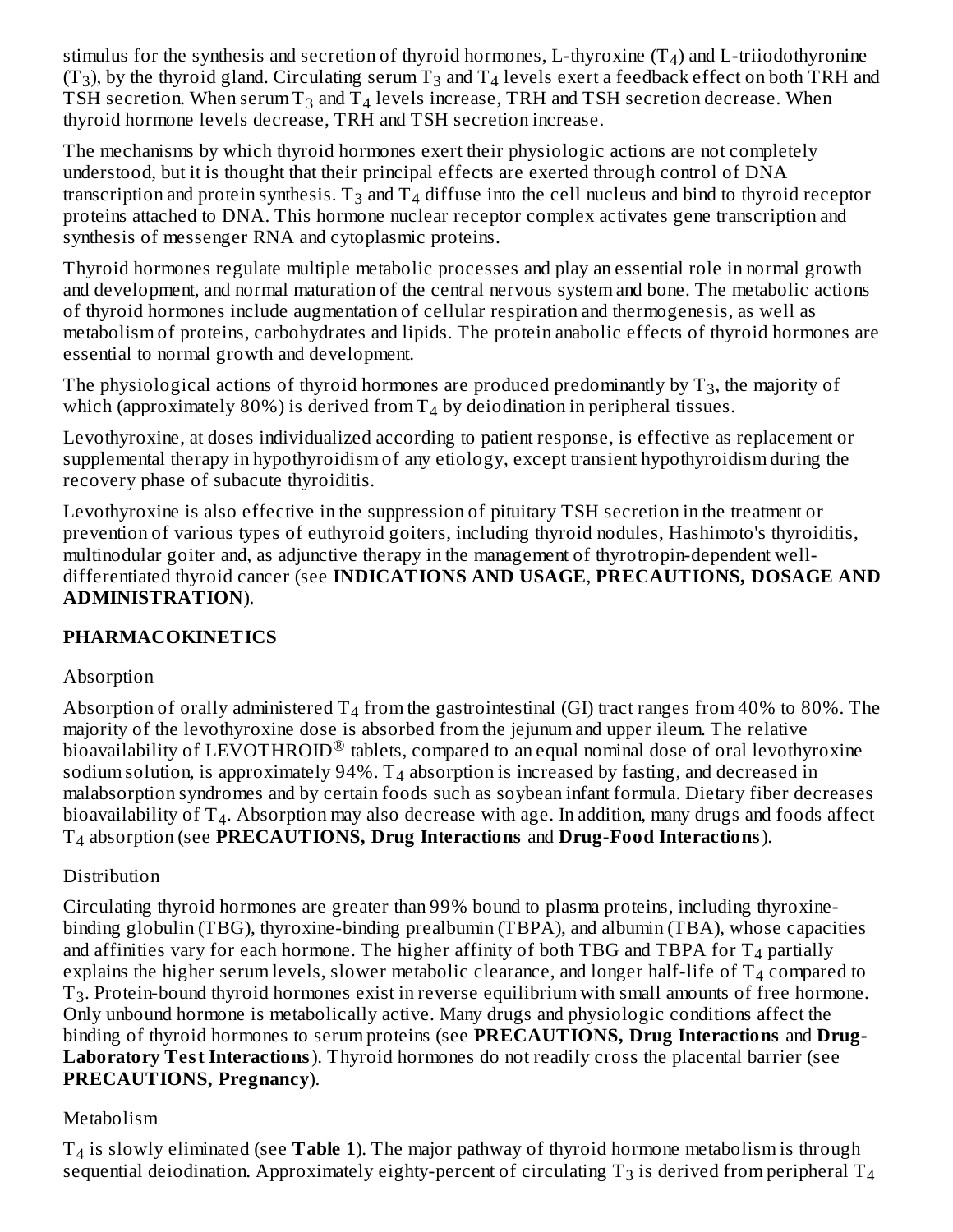by monodeiodination. The liver is the major site of degradation for both  $T_4$  and  $T_3$ , with T, deiodination also occurring at a number of additional sites, including the kidney and other tissues. Approximately 80% of the daily dose of  ${\tt T}_4$  is deiodinated to yield equal amounts of  ${\tt T}_3$  and reverse  ${\tt T}_3$ (rT<sub>3</sub>). T<sub>3</sub> and rT<sub>3</sub> are further deiodinated to diiodothyronine. Thyroid hormones are also metabolized via conjugation with glucuronides and sulfates and excreted directly into the bile and gut where they undergo enterohepatic recirculation. en andere stad in de stad in de stad in de stad in de stad in de stad in de stad in de stad in de stad in de<br>Stad in de stad in de stad in de stad in de stad in de stad in de stad in de stad in de stad in de stad in de  $_4$  and 1<sub>3</sub>, with 1<sub>4</sub>

## Elimination

Thyroid hormones are primarily eliminated by the kidneys. A portion of the conjugated hormone reaches the colon unchanged and is eliminated in the feces. Approximately 20% of T<sub>4</sub> is eliminated in the stool. Urinary excretion of  $T_{4}$  decreases with age.

| Table 1: Pharmacokinetic Parameters of Thyroid Hormones in Euthyroid Patients |  |  |  |
|-------------------------------------------------------------------------------|--|--|--|
|                                                                               |  |  |  |

| Hormone               | <b>Ratio in</b><br><b>Thyroglobulin</b> | <b>Biologic Potency</b> | $t_{1/2}$ (days) | <b>Protein Binding</b><br>$(%)^*$ |
|-----------------------|-----------------------------------------|-------------------------|------------------|-----------------------------------|
| Levothyroxine $(T_4)$ | $10 - 20$                               |                         | $6 - 71$         | 99.96                             |
| Liothyronine $(T_3)$  |                                         |                         |                  | 99.5                              |

\* Includes TBG, TBPA, and TBA

† 3 to 4 days in hyperthyroidism, 9 to 10 days in hypothyroidism;

# **INDICATIONS AND USAGE**

Levothyroxine sodium is used for the following indications:

## **Hypothyroidism**

As replacement or supplemental therapy in congenital or acquired hypothyroidism of any etiology, except transient hypothyroidism during the recovery phase of subacute thyroiditis. Specific indications include: primary (thyroidal), secondary (pituitary), and tertiary (hypothalamic) hypothyroidism and subclinical hypothyroidism. Primary hypothyroidism may result from functional deficiency, primary atrophy, partial or total congenital absence of the thyroid gland, or from the effects of surgery, radiation, or drugs, with or without the presence of goiter.

## **Pituitary TSH Suppression**

In the treatment or prevention of various types of euthyroid goiters (see **WARNINGS** and **PRECAUTIONS**), including thyroid nodules (see **WARNINGS** and **PRECAUTIONS**), subacute or chronic lymphocytic thyroiditis (Hashimoto's thyroiditis), multinodular goiter (see **WARNINGS** and **PRECAUTIONS**) and, as an adjunct to surgery and radioiodine therapy in the management of thyrotropin-dependent well-differentiated thyroid cancer.

# **CONTRAINDICATIONS**

Levothyroxine is contraindicated in patients with untreated subclinical (suppressed serum TSH level with normal T<sub>3</sub> and T<sub>4</sub> levels) or overt thyrotoxicosis of any etiology and in patients with acute myocardial infarction. Levothyroxine is contraindicated in patients with uncorrected adrenal insufficiency since thyroid hormones may precipitate an acute adrenal crisis by increasing the metabolic clearance of glucocorticoids (see PRECAUTIONS). LEVOTHROID® is contraindicated in patients with hypersensitivity to any of the inactive ingredients in LEVOTHROID $^{\circledR}$  tablets (see **DESCRIPTION, Inactive Ingredients.**)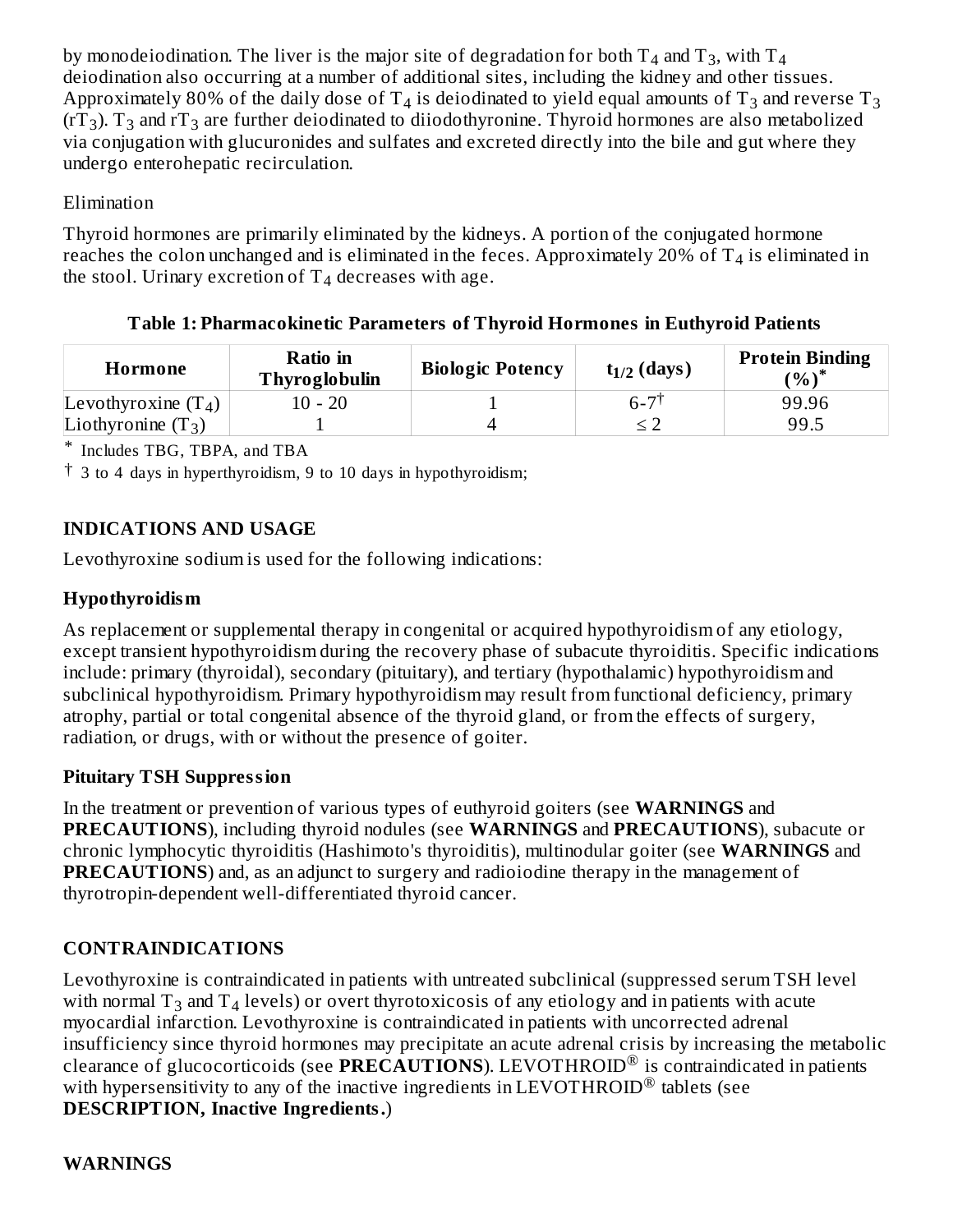**WARNING: Thyroid hormones, including LEVOTHROID , either alone or with other** ® **therapeutic agents, should not be us ed for the treatment of obesity or for weight loss. In euthyroid patients, dos es within the range of daily hormonal requirements are ineffective for weight reduction. Larger dos es may produce s erious or even life threatening manifestations of toxicity, particularly when given in association with sympathomimetic amines such as thos e us ed for their anorectic effects.**

Levothyroxine sodium should not be used in the treatment of male or female infertility unless this condition is associated with hypothyroidism.

In patients with nontoxic diffuse goiter or nodular thyroid disease, particularly the elderly or those with underlying cardiovascular disease, levothyroxine sodium therapy is contraindicated if the serum TSH level is already suppressed due to the risk of precipitating overt thyrotoxicosis (see **CONTRAINDICATIONS**). If the serum TSH level is not suppressed, LEVOTHROID<sup>®</sup> should be used with caution in conjunction with careful monitoring of thyroid function for evidence of hyperthyroidism and clinical monitoring for potential associated adverse cardiovascular signs and symptoms of hyperthyroidism.

### **PRECAUTIONS**

### **General**

Levothyroxine has a narrow therapeutic index. Regardless of the indication for use, careful dosage titration is necessary to avoid the consequences of over- or under-treatment. These consequences include, among others, effects on growth and development, cardiovascular function, bone metabolism, reproductive function, cognitive function, emotional state, gastrointestinal function, and on glucose and lipid metabolism. Many drugs interact with levothyroxine sodium, necessitating adjustments in dosing to maintain therapeutic response (see **Drug Interactions**).

#### Effects on bone mineral density

In women, long-term levothyroxine sodium therapy has been associated with increased bone resorption, thereby decreasing bone mineral density, especially in post-menopausal women on greater than replacement doses or in women who are receiving suppressive doses of levothyroxine sodium. The increased bone resorption may be associated with increased serum levels and urinary excretion of calcium and phosphorous, elevations in bone alkaline phosphatase and suppressed serum parathyroid hormone levels. Therefore, it is recommended that patients receiving levothyroxine sodium be given the minimum dose necessary to achieve the desired clinical and biochemical response.

#### Patients with underlying cardiovascular disease

Exercise caution when administering levothyroxine to patients with cardiovascular disorders and to the elderly in whom there is an increased risk of occult cardiac disease. In these patients, levothyroxine therapy should be initiated at lower doses than those recommended in younger individuals or in patients without cardiac disease (see **WARNINGS**; **PRECAUTIONS, Geriatric Us e; and DOSAGE AND ADMINISTRATION**). If cardiac symptoms develop or worsen, the levothyroxine dose should be reduced or withheld for one week and then cautiously restarted at a lower dose. Overtreatment with levothyroxine sodium may have adverse cardiovascular effects such as an increase in heart rate, cardiac wall thickness, and cardiac contractility and may precipitate angina or arrhythmias. Patients with coronary artery disease who are receiving levothyroxine therapy should be monitored closely during surgical procedures, since the possibility of precipitating cardiac arrhythmias may be greater in those treated with levothyroxine. Concomitant administration of levothyroxine and sympathomimetic agents to patients with coronary artery disease may precipitate coronary insufficiency.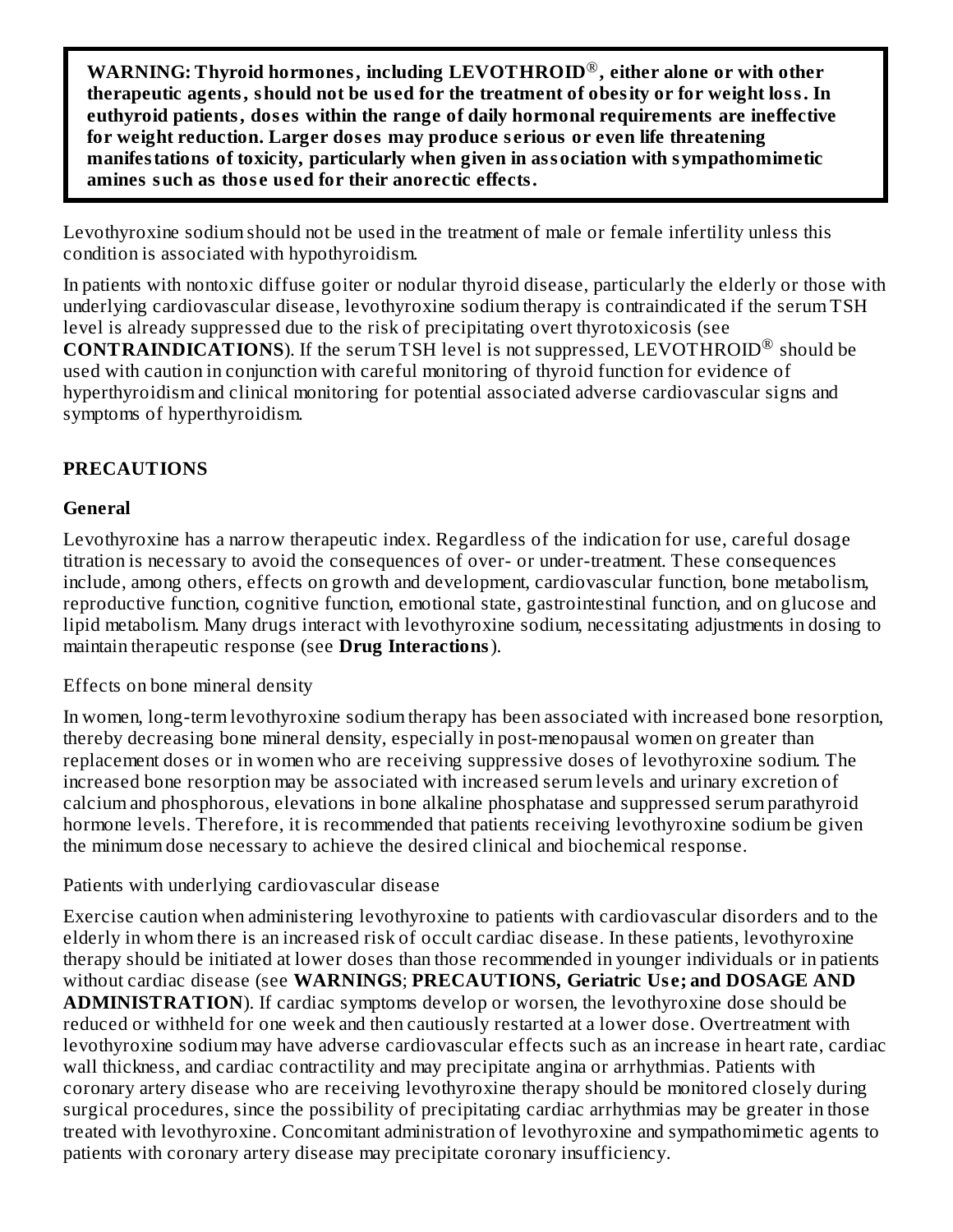Patients with nontoxic diffuse goiter or nodular thyroid disease

Exercise caution when administering levothyroxine to patients with nontoxic diffuse goiter or nodular thyroid disease in order to prevent precipitation of thyrotoxicosis (see **WARNINGS**). If the serum TSH is already suppressed, levothyroxine sodium should not be administered (see **CONTRAINDICATIONS**).

### **Associated endocrine disorders**

Hypothalamic/pituitary hormone deficiencies

In patients with secondary or tertiary hypothyroidism, additional hypothalamic/pituitary hormone deficiencies should be considered, and, if diagnosed, treated (see **PRECAUTIONS, Autoimmune polyglandular syndrome** for adrenal insufficiency).

Autoimmune polyglandular syndrome

Occasionally, chronic autoimmune thyroiditis may occur in association with other autoimmune disorders such as adrenal insufficiency, pernicious anemia, and insulin-dependent diabetes mellitus. Patients with concomitant adrenal insufficiency should be treated with replacement glucocorticoids prior to initiation of treatment with levothyroxine sodium. Failure to do so may precipitate an acute adrenal crisis when thyroid hormone therapy is initiated, due to increased metabolic clearance of glucocorticoids by thyroid hormone. Patients with diabetes mellitus may require upward adjustments of their antidiabetic therapeutic regimens when treated with levothyroxine (see **PRECAUTIONS, Drug Interactions**).

### **Other associated medical conditions**

Infants with congenital hypothyroidism appear to be at increased risk for other congenital anomalies, with cardiovascular anomalies (pulmonary stenosis, atrial septal defect, and ventricular septal defect) being the most common association.

## **Information for Patients**

Patients should be informed of the following information to aid in the safe and effective use of  $\text{LEVOTHROID}^{\circledR}$ :

- 1. Notify your physician if you are allergic to any foods or medicines, are pregnant or intend to become pregnant, are breast-feeding or are taking any other medications, including prescription and over-the-counter preparations.
- 2. Notify your physician of any other medical conditions you may have, particularly heart disease, diabetes, clotting disorders, and adrenal or pituitary gland problems. Your dose of medications used to control these other conditions may need to be adjusted while you are taking LEVOTHROID<sup>®</sup>. If you have diabetes, monitor your blood and/or urinary glucose levels as directed by your physician and immediately report any changes to your physician. If you are taking anticoagulants (blood thinners), your clotting status should be checked frequently.
- 3. Use LEVOTHROID $^{\circledR}$  only as prescribed by your physician. Do not discontinue or change the amount you take or how often you take it, unless directed to do so by your physician.
- 4. The levothyroxine in LEVOTHROID $^{\circledR}$  is intended to replace a hormone that is normally produced by your thyroid gland. Generally, replacement therapy is to be taken for life, except in cases of transient hypothyroidism, which is usually associated with an inflammation of the thyroid gland (thyroiditis).
- 5. Take LEVOTHROID $^{\circledR}$  as a single dose, preferably on an empty stomach, one-half to one hour before breakfast. Levothyroxine absorption is increased on an empty stomach.
- 6. It may take several weeks before you notice an improvement in your symptoms.
- 7. Notify your physician if you experience any of the following symptoms: rapid or irregular heartbeat, chest pain, shortness of breath, leg cramps, headache, nervousness, irritability,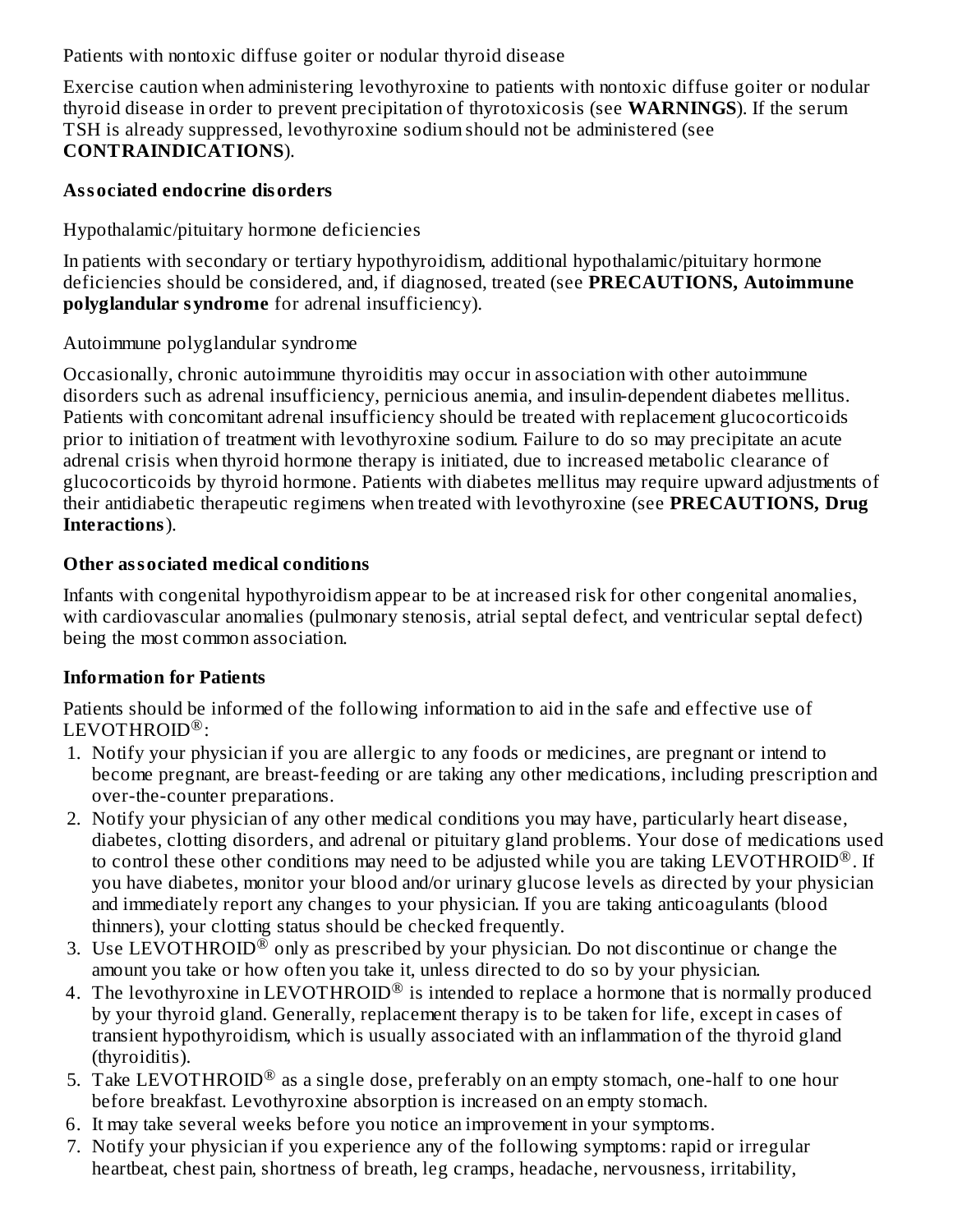sleeplessness, tremors, change in appetite, weight gain or loss, vomiting, diarrhea, excessive sweating, heat intolerance, fever, changes in menstrual periods, hives or skin rash, or any other unusual medical event.

- 8. Notify your physician if you become pregnant while taking  $LEVOTHROID^@$ . It is likely that your dose of LEVOTHROID<sup>®</sup> will need to be increased while you are pregnant.
- 9. Notify your physician or dentist that you are taking LEVOTHROID  $^\circledR$  prior to any surgery.
- 10. Partial hair loss may occur rarely during the first few months of LEVOTHROID® therapy, but this is usually temporary.
- 11. LEVOTHROID<sup>®</sup> should not be used as a primary or adjunctive therapy in a weight control program.
- 12. Keep LEVOTHROID® out of the reach of children. Store LEVOTHROID® away from heat, moisture, and light.
- 13. Agents such as iron and calcium supplements and antacids can decrease the absorption of levothyroxine sodium tablets. Therefore, levothyroxine sodium tablets should not be administered within 4 hrs of these agents.

## **Laboratory Tests**

## General

The diagnosis of hypothyroidism is confirmed by measuring TSH levels using a sensitive assay (second generation assay sensitivity  $\leq 0.1$  mIU/L or third generation assay sensitivity  $\leq 0.01$  mIU/L) and measurement of free-T<sub>4</sub>.

The adequacy of therapy is determined by periodic assessment of appropriate laboratory tests and clinical evaluation. The choice of laboratory tests depends on various factors including the etiology of the underlying thyroid disease, the presence of concomitant medical conditions, including pregnancy, and the use of concomitant medications (see **PRECAUTIONS, Drug Interactions and Drug-Laboratory Test Interactions**). Persistent clinical and laboratory evidence of hypothyroidism despite an apparent adequate replacement dose of LEVOTHROID<sup>®</sup> may be evidence of inadequate absorption, poor compliance, drug interactions, or decreased  $\mathrm{T}_4$  potency of the drug product.

# Adults

In adult patients with primary (thyroidal) hypothyroidism, serum TSH levels (using a sensitive assay) alone may be used to monitor therapy. The frequency of TSH monitoring during levothyroxine dose titration depends on the clinical situation but it is generally recommended at 6-8 week intervals until normalization. For patients who have recently initiated levothyroxine therapy and whose serum TSH has normalized or in patients who have had their dosage of levothyroxine changed, the serum TSH concentration should be measured after 8-12 weeks. When the optimum replacement dose has been attained, clinical (physical examination) and biochemical monitoring may be performed every 6-12 months, depending on the clinical situation, and whenever there is a change in the patient's status. It is recommended that a physical examination and a serum TSH measurement be performed at least annually in patients receiving LEVOTHROID® (see **WARNINGS, PRECAUTIONS,** and **DOSAGE AND ADMINISTRATION**).

# **Pediatrics**

In patients with congenital hypothyroidism, the adequacy of replacement therapy should be assessed by measuring both serum TSH (using a sensitive assay) and total- or free-T $_{\rm 4.}$  During the first three years of life, the serum total- or free-T<sub>4</sub> should be maintained at all times in the upper half of the normal range. While the aim of therapy is to also normalize the serum TSH level, this is not always possible in a small percentage of patients, particularly in the first few months of therapy. TSH may not normalize due to a resetting of the pituitary-thyroid feedback threshold as a result of *in utero* hypothyroidism. Failure of the serum  $T_4$  to increase into the upper half of the normal range within 2 weeks of initiation of LEVOTHROID<sup>®</sup> therapy and/or of the serum TSH to decrease below 20mU/L within 4 weeks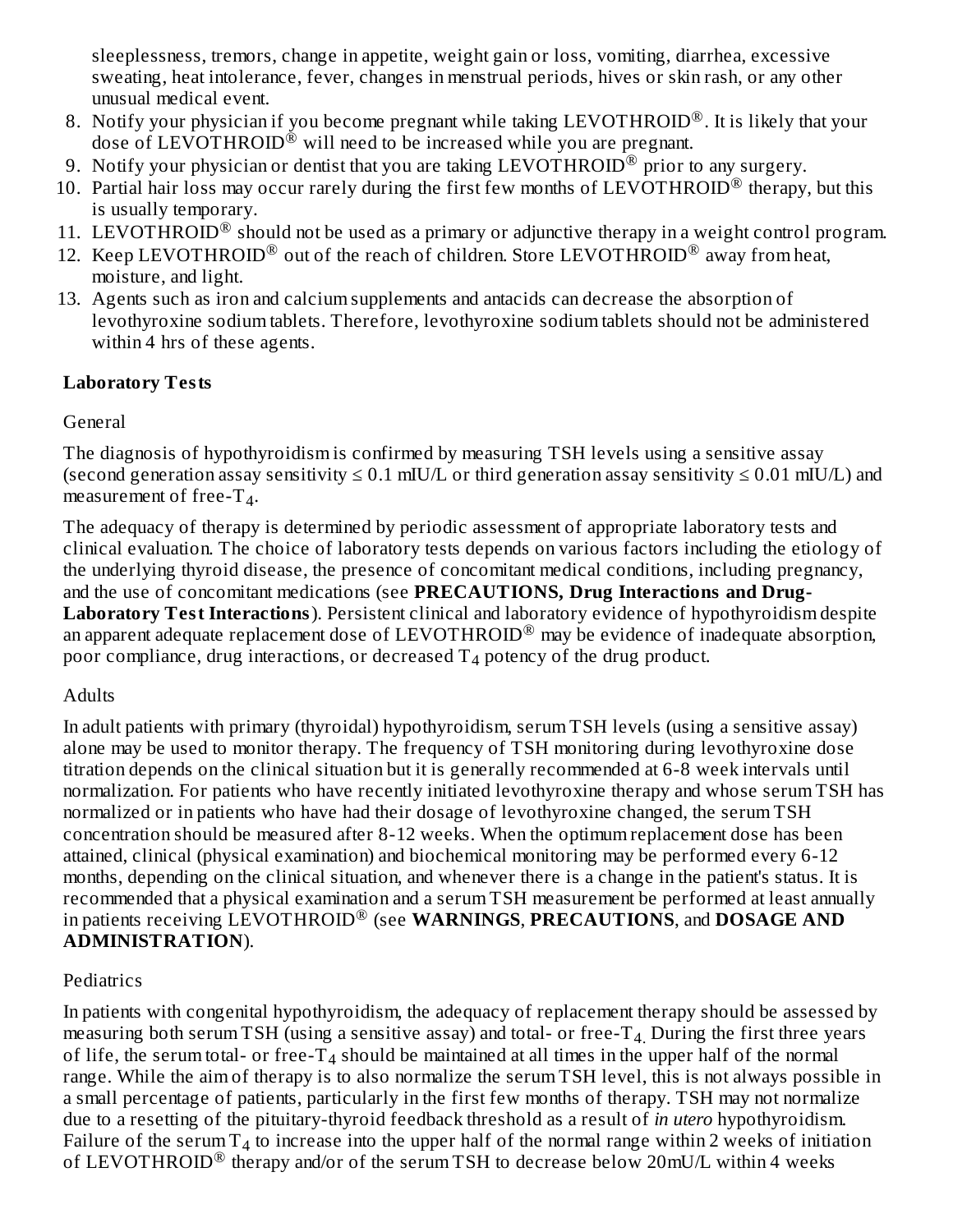should alert the physician to the possibility that the child is not receiving adequate therapy. Careful inquiry should then be made regarding compliance, dose of medication administered, and method of administration prior to raising the dose of LEVOTHROID<sup>®</sup>.

The recommended frequency of monitoring of TSH and total- or free-T $_4$  in children is as follows: at 2 and 4 weeks after the initiation of treatment; every 1-2 months during the first year of life; every 2-3 months between 1 and 3 years of age; and every 3 to 12 months thereafter until growth is completed. More frequent intervals of monitoring may be necessary if poor compliance is suspected or abnormal values are obtained. It is recommended that TSH and  $T_4$  levels, and a physical examination, if indicated, be performed 2 weeks after any change in  $\textrm{LEVOTHROID}^{\circledR}$  dosage. Routine clinical examination, including assessment of mental and physical growth and development, and bone maturation, should be performed at regular intervals (see **PRECAUTIONS, Pediatric Us e and DOSAGE AND ADMINISTRATION**).

Secondary (pituitary) and tertiary (hypothalamic) hypothyroidism

Adequacy of therapy should be assessed by measuring serum free-T $_{\rm 4}$  levels, which should be maintained in the upper half of the normal range in these patients.

## **Drug Interactions**

Many drugs affect thyroid hormone pharmacokinetics and metabolism (e.g., absorption, synthesis, secretion, catabolism, protein binding, and target tissue response) and may alter the therapeutic response to LEVOTHROID<sup>®</sup>. In addition, thyroid hormones and thyroid status have varied effects on the pharmacokinetics and actions of other drugs. A listing of drug-thyroidal axis interactions is contained in Table 2.

The list of drug-thyroidal axis interactions in Table 2 may not be comprehensive due to the introduction of new drugs that interact with the thyroidal axis or the discovery of previously unknown interactions. The prescriber should be aware of this fact and should consult appropriate reference sources (e.g., package inserts of newly approved drugs, medical literature) for additional information if a drug-drug interaction with levothyroxine is suspected.

| <b>Drug or Drug Class</b>                                                                      | <b>Effect</b>                                                                                                                                                                                                                                                      |  |  |  |  |
|------------------------------------------------------------------------------------------------|--------------------------------------------------------------------------------------------------------------------------------------------------------------------------------------------------------------------------------------------------------------------|--|--|--|--|
| Drugs that may reduce TSH secretion -the reduction is not sustained; therefore, hypothyroidism |                                                                                                                                                                                                                                                                    |  |  |  |  |
| does not occur                                                                                 |                                                                                                                                                                                                                                                                    |  |  |  |  |
| Dopamine / Dopamine Agonists<br>Glucocorticoids<br>Octreotide                                  | Use of these agents may result in a transient reduction in TSH<br>secretion when administered at the following doses: Dopamine ( $\geq$<br>1 $\mu$ g/kg/min); Glucocorticoids (hydrocortisone $\geq 100$ mg/day or<br>equivalent); Octreotide ( $>100 \mu$ g/day). |  |  |  |  |
|                                                                                                | Drugs that alter thyroid hormone secretion                                                                                                                                                                                                                         |  |  |  |  |
| Drugs that may decrease thyroid hormone secretion, which may result in hypothyroidism          |                                                                                                                                                                                                                                                                    |  |  |  |  |
|                                                                                                | Long-term lithium therapy can result in goiter in up to 50% of<br>patients, and either subclinical or overt hypothyroidism, each in up                                                                                                                             |  |  |  |  |
| Aminoglutethimide<br>Amiodarone                                                                | to 20% of patients. The fetus, neonate, elderly and euthyroid<br>patients with underlying thyroid disease (e.g., Hashimoto's                                                                                                                                       |  |  |  |  |
| Radiographic contrast agents)<br>Lithium                                                       | Iodide (including iodine-containing thyroiditis or with Grave's disease previously treated with<br>radioiodine or surgery) are among those individuals who are<br>particularly susceptible to iodine-induced hypothyroidism. Oral                                  |  |  |  |  |
| Methimazole<br>Propylthiouracil (PTU)                                                          | cholecystographic agents and amiodarone are slowly excreted,<br>producing more prolonged hypothyroidism than parenterally                                                                                                                                          |  |  |  |  |
| Sulfonamides<br>Tolbutamide                                                                    | administered iodinated contrast agents. Long-term<br>aminoglutethimide therapy may minimally decrease $T_4$ and $T_3$                                                                                                                                              |  |  |  |  |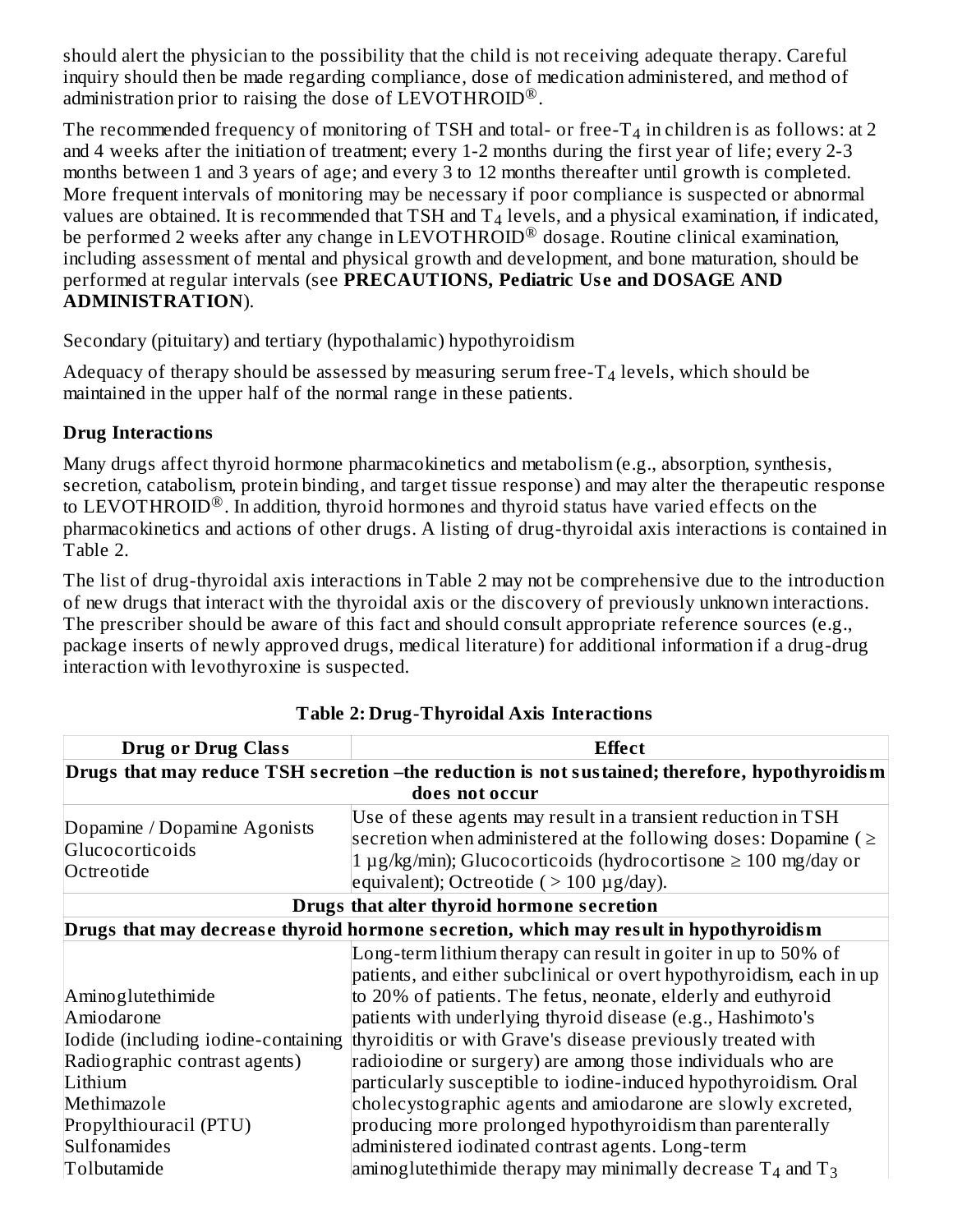|                                                                                                                                                                                                                                                                                                                                                                                                                                                                                                                                                                                          | limits in most patients.                                                                                           | levels and increase TSH, although all values remain within normal                                                                                                                                                                                                                                                                                                                                                                                                                                                     |
|------------------------------------------------------------------------------------------------------------------------------------------------------------------------------------------------------------------------------------------------------------------------------------------------------------------------------------------------------------------------------------------------------------------------------------------------------------------------------------------------------------------------------------------------------------------------------------------|--------------------------------------------------------------------------------------------------------------------|-----------------------------------------------------------------------------------------------------------------------------------------------------------------------------------------------------------------------------------------------------------------------------------------------------------------------------------------------------------------------------------------------------------------------------------------------------------------------------------------------------------------------|
| Drugs that may increase thyroid hormone secretion, which may result in hyperthyroidism                                                                                                                                                                                                                                                                                                                                                                                                                                                                                                   |                                                                                                                    |                                                                                                                                                                                                                                                                                                                                                                                                                                                                                                                       |
| Iodide and drugs that contain pharmacological amounts of iodide<br>may cause hyperthyroidism in euthyroid patients with Grave's<br>disease previously treated with antithyroid drugs or in euthyroid<br>Amiodarone<br>patients with thyroid autonomy (e.g., multinodular goiter or<br>Iodide (including iodine-containing<br>hyperfunctioning thyroid adenoma). Hyperthyroidism may develop<br>Radiographic contrast agents)<br>over several weeks and may persist for several months after<br>therapy discontinuation. Amiodarone may induce hyperthyroidism<br>by causing thyroiditis. |                                                                                                                    |                                                                                                                                                                                                                                                                                                                                                                                                                                                                                                                       |
|                                                                                                                                                                                                                                                                                                                                                                                                                                                                                                                                                                                          |                                                                                                                    | Drugs that may decrease $T_4$ absorption, which may result in hypothyroidism                                                                                                                                                                                                                                                                                                                                                                                                                                          |
| Antacids<br>- Aluminum & Magnesium<br>Hydroxides<br>Simethicone<br><b>Bile Acid Sequestrants</b><br>- Cholestyramine<br>- Colestipol<br>Calcium Carbonate<br><b>Cation Exchange Resins</b><br>- Kayexalate<br>Ferrous Sulfate<br>Orlistat<br>Sucralfate                                                                                                                                                                                                                                                                                                                                  | thyroid function.                                                                                                  | Concurrent use may reduce the efficacy of levothyroxine by<br>binding and delaying or preventing absorption, potentially resulting<br>in hypothyroidism. Calcium carbonate may form an insoluble<br>chelate with levothyroxine, and ferrous sulfate likely forms a<br>ferric-thyroxine complex. Administer levothyroxine at least 4<br>hours apart from these agents. Patients treated concomitantly with<br>orlistat and levothyroxine should be monitored for changes in                                            |
|                                                                                                                                                                                                                                                                                                                                                                                                                                                                                                                                                                                          |                                                                                                                    | Drugs that may alter $T_4$ and $T_3$ serum transport - but $FT_4$ concentration remains normal; and,                                                                                                                                                                                                                                                                                                                                                                                                                  |
|                                                                                                                                                                                                                                                                                                                                                                                                                                                                                                                                                                                          | therefore, the patient remains euthyroid                                                                           |                                                                                                                                                                                                                                                                                                                                                                                                                                                                                                                       |
|                                                                                                                                                                                                                                                                                                                                                                                                                                                                                                                                                                                          |                                                                                                                    |                                                                                                                                                                                                                                                                                                                                                                                                                                                                                                                       |
| Drugs that may increase serum TBG concentration                                                                                                                                                                                                                                                                                                                                                                                                                                                                                                                                          |                                                                                                                    | Drugs that may decrease serum TBG<br>concentration                                                                                                                                                                                                                                                                                                                                                                                                                                                                    |
| Clofibrate<br>Estrogen-containing oral contraceptives<br>Estrogens (oral)<br>Heroin / Methadone<br>5-Fluorouracil<br>Mitotane                                                                                                                                                                                                                                                                                                                                                                                                                                                            |                                                                                                                    | Androgens / Anabolic Steroids<br>Asparaginase<br>Glucocorticoids<br>Slow-Release Nicotinic Acid                                                                                                                                                                                                                                                                                                                                                                                                                       |
| Tamoxifen                                                                                                                                                                                                                                                                                                                                                                                                                                                                                                                                                                                |                                                                                                                    |                                                                                                                                                                                                                                                                                                                                                                                                                                                                                                                       |
| Drugs that may cause protein-binding site displacement                                                                                                                                                                                                                                                                                                                                                                                                                                                                                                                                   |                                                                                                                    |                                                                                                                                                                                                                                                                                                                                                                                                                                                                                                                       |
| Furosemide ( $> 80$ mg IV)<br>Heparin<br>Hydantoins<br>Non Steroidal Anti-Inflammatory<br>Drugs<br>- Fenamates<br>- Phenylbutazone<br>Salicylates $($ > 2 g/day)                                                                                                                                                                                                                                                                                                                                                                                                                         | total-T <sub>4</sub> levels may decrease by as much as $30\%$ .<br>Drugs that may alter $T_4$ and $T_3$ metabolism | Administration of these agents with levothyroxine results in an<br>initial transient increase in $FT_4$ . Continued administration results in<br>a decrease in serum $T_4$ and normal $FT_4$ and TSH concentrations<br>and, therefore, patients are clinically euthyroid. Salicylates inhibit<br>binding of $T_4$ and $T_3$ to TBG and transthyretin. An initial increase<br>in serum $FT_4$ is followed by return of $FT_4$ to normal levels with<br>sustained therapeutic serum salicylate concentrations, although |
| Drugs that may increase hepatic metabolism, which may result in hypothyroidism                                                                                                                                                                                                                                                                                                                                                                                                                                                                                                           |                                                                                                                    |                                                                                                                                                                                                                                                                                                                                                                                                                                                                                                                       |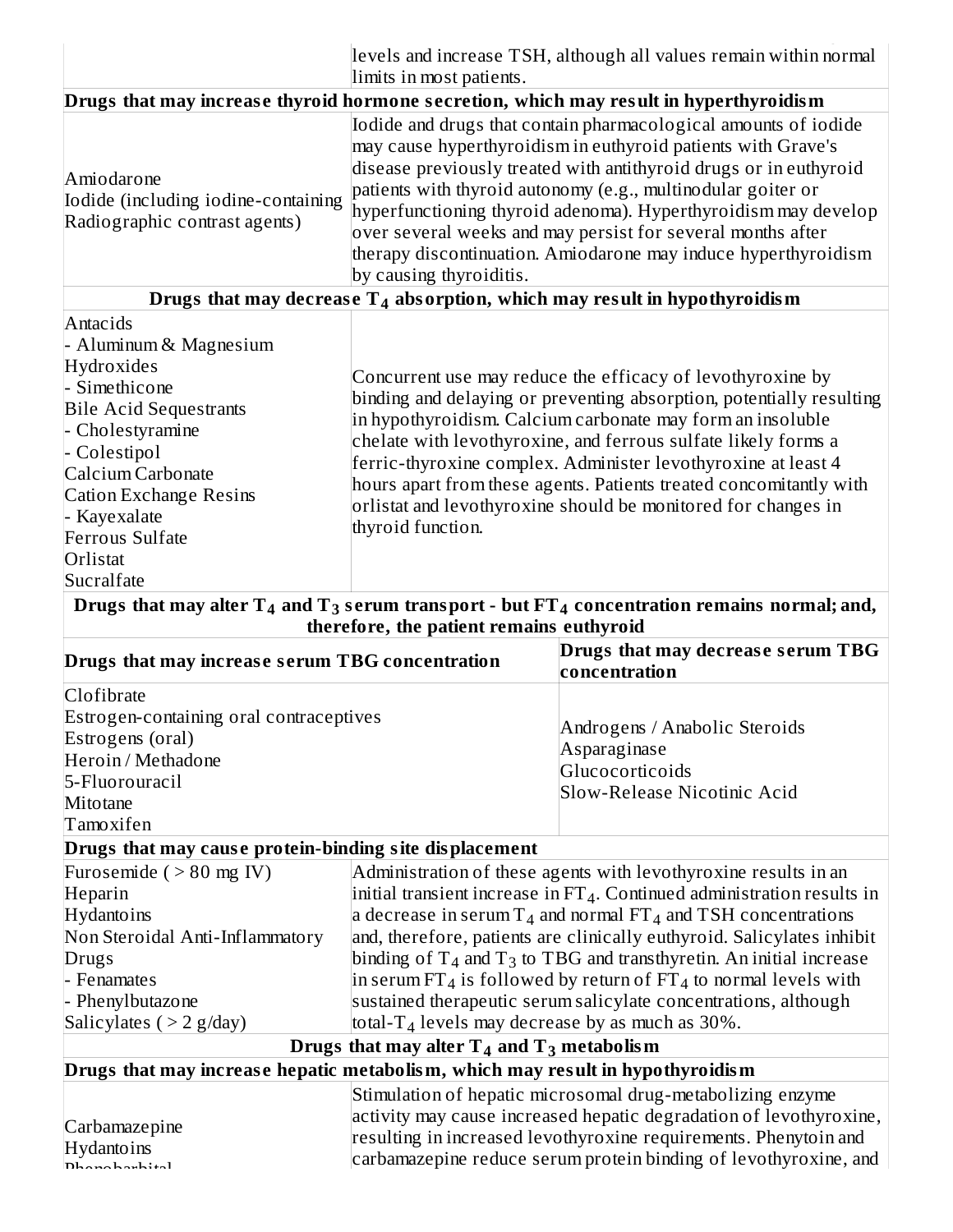| <b>PIRIODATOITAL</b><br>Rifampin                                                                                                                                          | total- and free- $T_4$ may be reduced by 20% to 40%, but most<br>patients have normal serum TSH levels and are clinically                                                                                                                                                                                                                                                                                                                                                                                                                                                                                                                                                                                                                                                                                                                                  |  |  |  |
|---------------------------------------------------------------------------------------------------------------------------------------------------------------------------|------------------------------------------------------------------------------------------------------------------------------------------------------------------------------------------------------------------------------------------------------------------------------------------------------------------------------------------------------------------------------------------------------------------------------------------------------------------------------------------------------------------------------------------------------------------------------------------------------------------------------------------------------------------------------------------------------------------------------------------------------------------------------------------------------------------------------------------------------------|--|--|--|
|                                                                                                                                                                           | euthyroid.                                                                                                                                                                                                                                                                                                                                                                                                                                                                                                                                                                                                                                                                                                                                                                                                                                                 |  |  |  |
| Drugs that may decrease $T_4$ 5'-deiodinase activity                                                                                                                      |                                                                                                                                                                                                                                                                                                                                                                                                                                                                                                                                                                                                                                                                                                                                                                                                                                                            |  |  |  |
| Amiodarone<br>Beta-adrenergic antagonists<br>$-(e.g.,  Propranolol > 160 mg/day)$<br>Glucocorticoids<br>- (e.g., Dexamethasone $\geq 4$ mg/day)<br>Propylthiouracil (PTU) | Administration of these enzyme inhibitors decreases the peripheral<br>conversion of $T_4$ to $T_3$ , leading to decreased $T_3$ levels. However,<br>serum $T_4$ levels are usually normal but may occasionally be<br>slightly increased. In patients treated with large doses of<br>propranolol (> 160 mg/day), $T_3$ and $T_4$ levels change slightly, TSH<br>levels remain normal, and patients are clinically euthyroid. It should<br>be noted that actions of particular beta-adrenergic antagonists may<br>be impaired when the hypothyroid patient is converted to the<br>euthyroid state. Short-term administration of large doses of<br>glucocorticoids may decrease serum $T_3$ concentrations by 30%<br>with minimal change in serum $T_4$ levels. However, long-term<br>glucocorticoid therapy may result in slightly decreased $T_3$ and $T_4$ |  |  |  |
|                                                                                                                                                                           | levels due to decreased TBG production (see above).                                                                                                                                                                                                                                                                                                                                                                                                                                                                                                                                                                                                                                                                                                                                                                                                        |  |  |  |
|                                                                                                                                                                           | <b>Miscellaneous</b>                                                                                                                                                                                                                                                                                                                                                                                                                                                                                                                                                                                                                                                                                                                                                                                                                                       |  |  |  |
| Anticoagulants (oral)<br><b>Coumarin Derivatives</b><br><b>Indandione Derivatives</b>                                                                                     | Thyroid hormones appear to increase the catabolism of vitamin K-<br>dependent clotting factors, thereby increasing the anticoagulant<br>activity of oral anticoagulants. Concomitant use of these agents<br>impairs the compensatory increases in clotting factor synthesis.<br>Prothrombin time should be carefully monitored in patients taking<br>levothyroxine and oral anticoagulants and the dose of anticoagulant<br>therapy adjusted accordingly.                                                                                                                                                                                                                                                                                                                                                                                                  |  |  |  |
| Antidepressants<br>Tricyclics (e.g., Amitriptyline)<br>Tetracyclics (e.g., Maprotiline)<br>Selective Serotonin Reuptake<br>Inhibitors (SSRIs; e.g., Sertraline)           | Concurrent use of tri/tetracyclic antidepressants and levothyroxine<br>may increase the therapeutic and toxic effects of both drugs,<br>possibly due to increased receptor sensitivity to catecholamines.<br>Toxic effects may include increased risk of cardiac arrhythmias<br>and CNS stimulation; onset of action of tricyclics may be<br>accelerated. Administration of sertraline in patients stabilized on<br>levothyroxine may result in increased levothyroxine requirements.                                                                                                                                                                                                                                                                                                                                                                      |  |  |  |
| Antidiabetic Agents<br><b>Biguanides</b><br>- Meglitinides<br>Sulfonylureas<br>Thiazolidinediones<br>Insulin                                                              | Addition of levothyroxine to antidiabetic or insulin therapy may<br>result in increased antidiabetic agent or insulin requirements.<br>Careful monitoring of diabetic control is recommended, especially<br>when thyroid therapy is started, changed, or discontinued.                                                                                                                                                                                                                                                                                                                                                                                                                                                                                                                                                                                     |  |  |  |
| Cardiac Glycosides                                                                                                                                                        | Serum digitalis glycoside levels may be reduced in<br>hyperthyroidism or when the hypothyroid patient is converted to<br>the euthyroid state. Therapeutic effect of digitalis glycosides may<br>be reduced.                                                                                                                                                                                                                                                                                                                                                                                                                                                                                                                                                                                                                                                |  |  |  |
| Cytokines<br>Interferon- $\alpha$<br>Interleukin-2<br><b>Growth Hormones</b>                                                                                              | Therapy with interferon- $\alpha$ has been associated with the<br>development of antithyroid microsomal antibodies in 20% of<br>patients and some have transient hypothyroidism, hyperthyroidism,<br>or both. Patients who have antithyroid antibodies before treatment<br>are at higher risk for thyroid dysfunction during treatment.<br>Interleukin-2 has been associated with transient painless thyroiditis<br>in 20% of patients. Interferon- $\beta$ and - $\gamma$ have not been reported to<br>cause thyroid dysfunction.<br>Excessive use of thyroid hormones with growth hormones may                                                                                                                                                                                                                                                           |  |  |  |
| Somatrem                                                                                                                                                                  | accelerate epiphyseal closure. However, untreated hypothyroidism                                                                                                                                                                                                                                                                                                                                                                                                                                                                                                                                                                                                                                                                                                                                                                                           |  |  |  |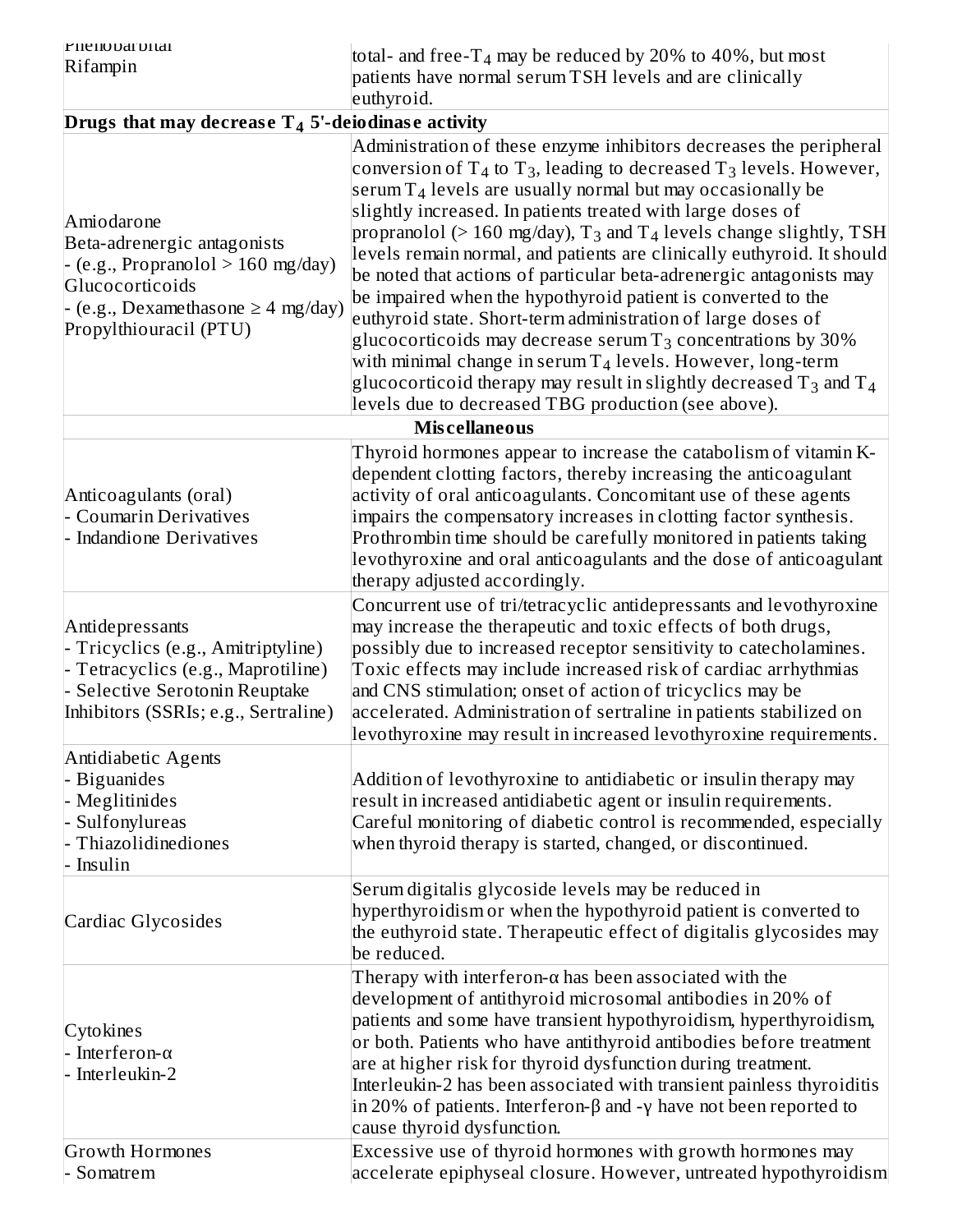| Somatropin                                                                                                                                                                                                                 | may interfere with growth response to growth hormone.                                                                                                                                                                                            |  |  |
|----------------------------------------------------------------------------------------------------------------------------------------------------------------------------------------------------------------------------|--------------------------------------------------------------------------------------------------------------------------------------------------------------------------------------------------------------------------------------------------|--|--|
| Ketamine                                                                                                                                                                                                                   | Concurrent use may produce marked hypertension and tachycardia;<br>cautious administration to patients receiving thyroid hormone<br>therapy is recommended.                                                                                      |  |  |
| Methylxanthine Bronchodilators<br>- (e.g., Theophylline)                                                                                                                                                                   | Decreased theophylline clearance may occur in hypothyroid<br>patients; clearance returns to normal when the euthyroid state is<br>achieved.                                                                                                      |  |  |
| Radiographic Agents                                                                                                                                                                                                        | Thyroid hormones may reduce the uptake of $^{123}$ I, $^{131}$ I, and $^{99m}$ Tc.                                                                                                                                                               |  |  |
| Sympathomimetics                                                                                                                                                                                                           | Concurrent use may increase the effects of sympathomimetics or<br>thyroid hormone. Thyroid hormones may increase the risk of<br>coronary insufficiency when sympathomimetic agents are<br>administered to patients with coronary artery disease. |  |  |
| Chloral Hydrate<br>Diazepam<br>Ethionamide<br>Lovastatin<br>Metoclopramide<br>6-Mercaptopurine<br>Nitroprusside<br>Para-aminosalicylate sodium<br>Perphenazine<br>Resorcinol (excessive topical use)<br>Thiazide Diuretics | These agents have been associated with thyroid hormone and / or<br>TSH level alterations by various mechanisms.                                                                                                                                  |  |  |

#### Oral anticoagulants

Levothyroxine increases the response to oral anticoagulant therapy. Therefore, a decrease in the dose of anticoagulant may be warranted with correction of the hypothyroid state or when the  $\tt LEVOTHROID^®$  dose is increased. Prothrombin time should be closely monitored to permit appropriate and timely dosage adjustments (see **Table 2**).

## Digitalis glycosides

The therapeutic effects of digitalis glycosides may be reduced by levothyroxine. Serum digitalis glycoside levels may be decreased when a hypothyroid patient becomes euthyroid, necessitating an increase in the dose of digitalis glycosides (see **Table 2**).

## **Drug-Food Interactions**

Consumption of certain foods may affect levothyroxine absorption thereby necessitating adjustments in dosing. Soybean flour (infant formula), cotton seed meal, walnuts, and dietary fiber may bind and decrease the absorption of levothyroxine sodium from the GI tract.

# **Drug-Laboratory Test Interactions**

Changes in TBG concentration must be considered when interpreting  $T_4$  and  $T_3$  values, which necessitates measurement and evaluation of unbound (free) hormone and/or determination of the free-T $_4$  ${\rm index\,}({\rm FT}_4{\rm I})$ . Pregnancy, infectious hepatitis, estrogens, estrogen-containing oral contraceptives, and acute intermittent porphyria increase TBG concentrations. Decreases in TBG concentrations are observed in nephrosis, severe hypoproteinemia, severe liver disease, acromegaly, and after androgen or corticosteroid therapy (see also **Table 2**). Familial hyper- or hypo-thyroxine binding globulinemias have been described, with the incidence of TBG deficiency approximating 1 in 9000.

# **Carcinogenesis, Mutagenesis, and Impairment of Fertility**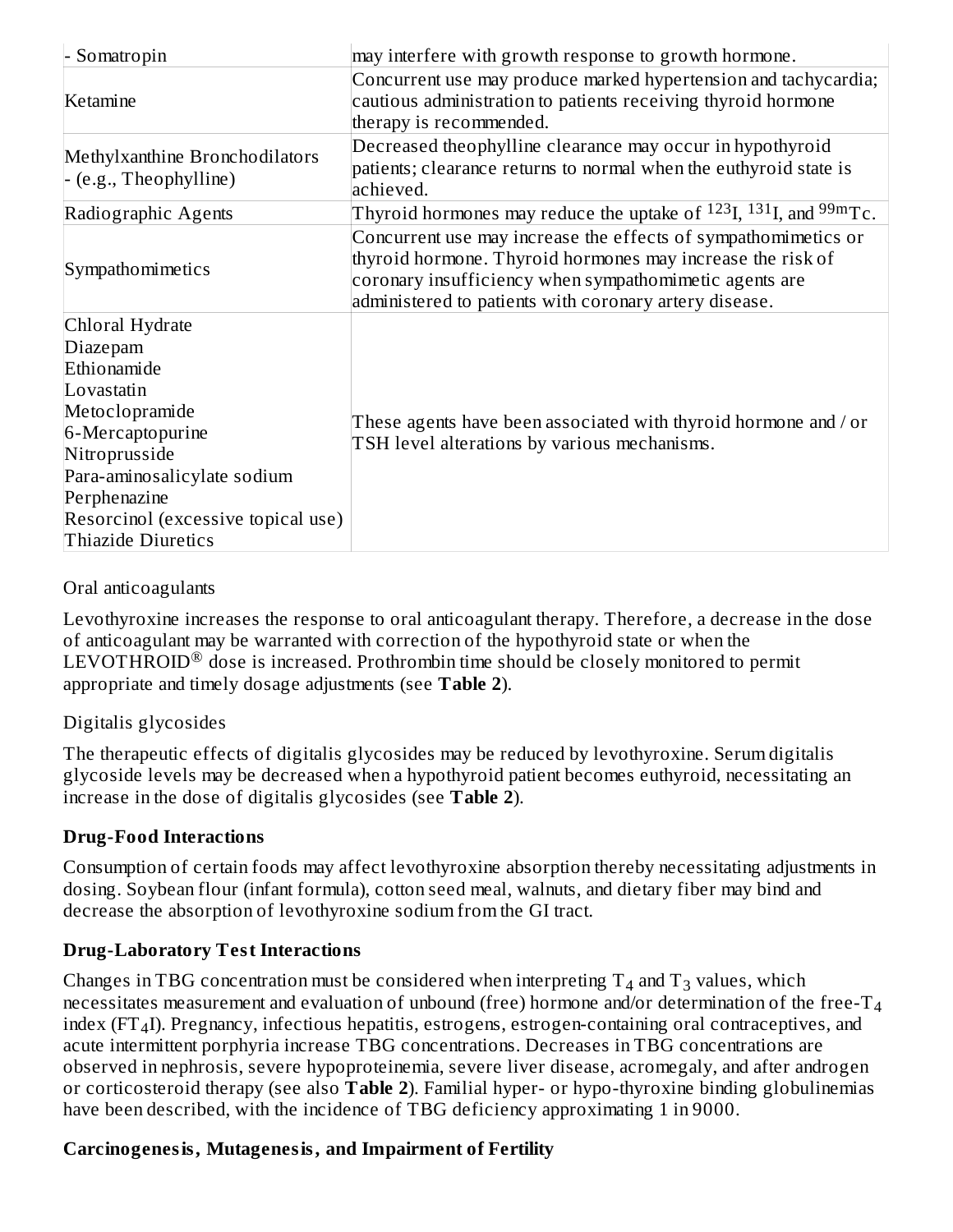Animal studies have not been performed to evaluate the carcinogenic potential, mutagenic potential or effects on fertility of levothyroxine. The synthetic T<sub>4</sub> in LEVOTHROID® is identical to that produced naturally by the human thyroid gland. Although there has been a reported association between prolonged thyroid hormone therapy and breast cancer, this has not been confirmed. Patients receiving  $LEVOTHROID<sup>®</sup>$  for appropriate clinical indications should be titrated to the lowest effective replacement dose.

## **Pregnancy**

## Category A

Studies in women taking levothyroxine sodium during pregnancy have not shown an increased risk of congenital abnormalities. Therefore, the possibility of fetal harm appears remote. LEVOTHROID<sup>®</sup> should not be discontinued during pregnancy and hypothyroidism diagnosed during pregnancy should be promptly treated.

Hypothyroidism during pregnancy is associated with a higher rate of complications, including spontaneous abortion, pre-eclampsia, stillbirth and premature delivery. Maternal hypothyroidism may have an adverse effect on fetal and childhood growth and development. During pregnancy, serum T4 levels may decrease and serum TSH levels increase to values outside the normal range. Since elevations in serum TSH may occur as early as 4 weeks gestation, pregnant women taking  $LEVOTHROID<sup>®</sup>$  should have their TSH measured during each trimester. An elevated serum TSH level should be corrected by an increase in the dose of LEVOTHROID®. Since postpartum TSH levels are similar to preconception values, the LEVOTHROID $^\circledR$  dosage should return to the pre-pregnancy dose immediately after delivery. A serum TSH level should be obtained 6-8 weeks postpartum.

Thyroid hormones cross the placental barrier to some extent as evidenced by levels in cord blood of athyreotic fetuses being approximately one-third maternal levels. Transfer of thyroid hormone from the mother to the fetus, however, may not be adequate to prevent *in utero* hypothyroidism.

## **Nursing Mothers**

Although thyroid hormones are excreted only minimally in human milk, caution should be exercised when  $\text{LEVOTHROID}^{\circledR}$  is administered to a nursing woman. However, adequate replacement doses of levothyroxine are generally needed to maintain normal lactation.

# **Pediatric Us e**

## General

The goal of treatment in pediatric patients with hypothyroidism is to achieve and maintain normal intellectual and physical growth and development.

The initial dose of levothyroxine varies with age and body weight (see **DOSAGE AND ADMINISTRATION, Table 3**). Dosing adjustments are based on an assessment of the individual patient's clinical and laboratory parameters (see **PRECAUTIONS, Laboratory Tests**).

In children in whom a diagnosis of permanent hypothyroidism has not been established, it is recommended that levothyroxine administration be discontinued for a 30-day trial period, but only after the child is at least 3 years of age. Serum  $T_{4}$  and TSH levels should then be obtained. If the  $T_{4}$  is low and the TSH high, the diagnosis of permanent hypothyroidism is established, and levothyroxine therapy should be reinstituted. If the  $T_{4}$  and TSH levels are normal, euthyroidism may be assumed and, therefore, the hypothyroidism can be considered to have been transient. In this instance, however, the physician should carefully monitor the child and repeat the thyroid function tests if any signs or symptoms of hypothyroidism develop. In this setting, the clinician should have a high index of suspicion of relapse. If the results of the levothyroxine withdrawal test are inconclusive, careful follow-up and subsequent testing will be necessary.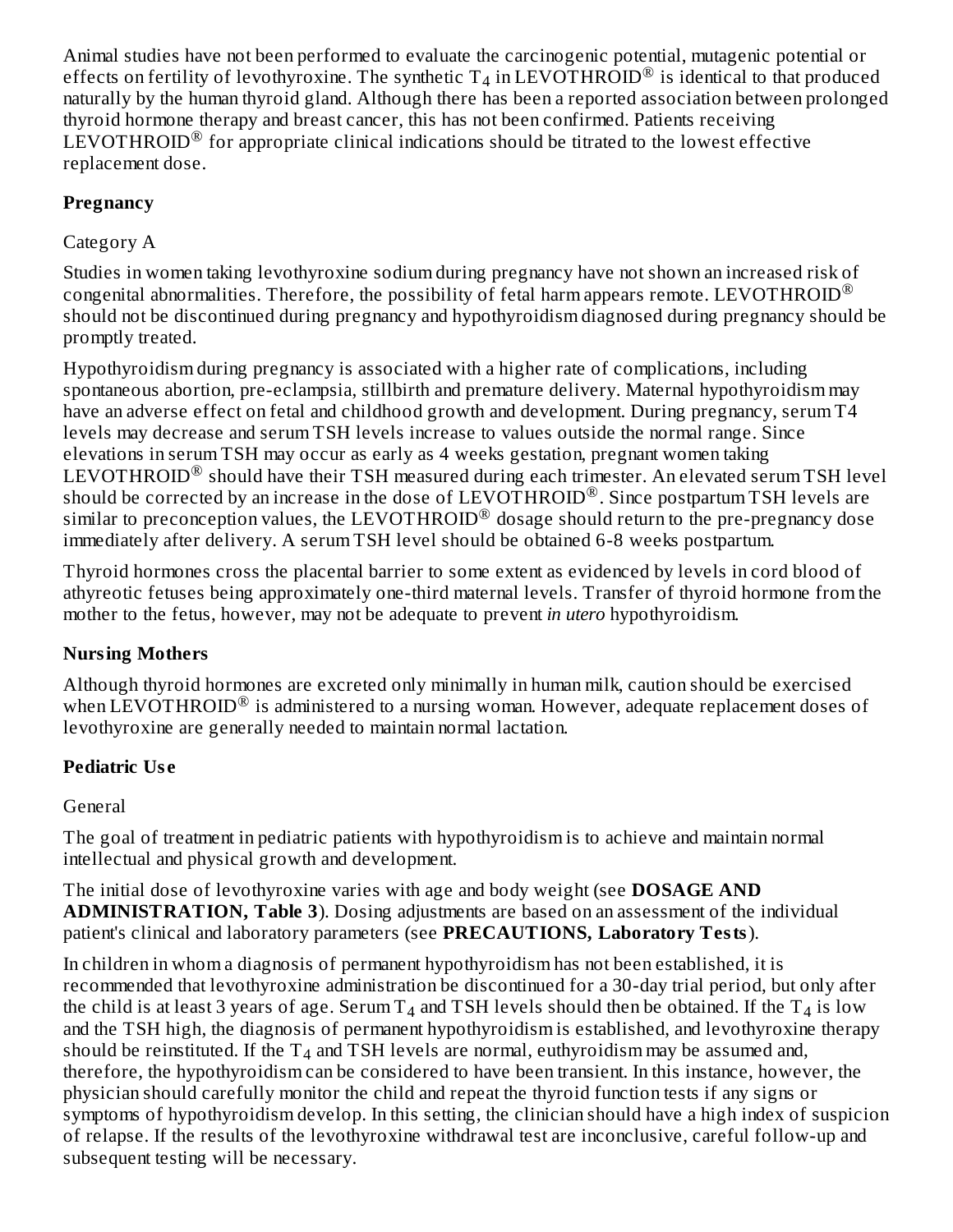Since some more severely affected children may become clinically hypothyroid when treatment is discontinued for 30 days, an alternate approach is to reduce the replacement dose of levothyroxine by half during the 30-day trial period. If, after 30 days, the serum TSH is elevated above 20mU/L, the diagnosis of permanent hypothyroidism is confirmed, and full replacement therapy should be resumed. However, if the serum TSH has not risen to greater than 20mU/L, levothyroxine treatment should be discontinued for another 30-day trial period followed by repeat serum  $\mathrm{T}_4$  and  $\mathrm{TSH}$  testing.

The presence of concomitant medical conditions should be considered in certain clinical circumstances and, if present, appropriately treated (see **PRECAUTIONS**).

Congenital Hypothyroidism

## (see **PRECAUTIONS, Laboratory Tests and DOSAGE AND ADMINISTRATION**)

Rapid restoration of normal serum  $\texttt{T}_4$  concentrations is essential for preventing the adverse effects of congenital hypothyroidism on intellectual development as well as on overall physical growth and  $m$ aturation. Therefore, LEVOTHROID<sup>®</sup> therapy should be initiated immediately upon diagnosis and is generally continued for life.

During the first 2 weeks of LEVOTHROID $^\circledR$  therapy, infants should be closely monitored for cardiac overload, arrhythmias, and aspiration from avid suckling.

The patient should be monitored closely to avoid undertreatment or overtreatment. Undertreatment may have deleterious effects on intellectual development and linear growth. Overtreatment has been associated with craniosynostosis in infants, and may adversely affect the tempo of brain maturation and accelerate the bone age with resultant premature closure of the epiphyses and compromised adult stature.

Acquired Hypothyroidism in Pediatric Patients

The patient should be monitored closely to avoid undertreatment and overtreatment. Undertreatment may result in poor school performance due to impaired concentration and slowed mentation and in reduced adult height. Overtreatment may accelerate the bone age and result in premature epiphyseal closure and compromised adult stature.

Treated children may manifest a period of catch-up growth, which may be adequate in some cases to normalize adult height. In children with severe or prolonged hypothyroidism, catch-up growth may not be adequate to normalize adult height.

## **Geriatric Us e**

Because of the increased prevalence of cardiovascular disease among the elderly, levothyroxine therapy should not be initiated at the full replacement dose (see **WARNINGS**, **PRECAUTIONS,** and **DOSAGE AND ADMINISTRATION**).

# **ADVERSE REACTIONS**

Adverse reactions associated with levothyroxine therapy are primarily those of hyperthyroidism due to therapeutic overdosage (see **PRECAUTIONS** and **OVERDOSAGE**). They include the following:

*General: fatigue, increased appetite, weight loss, heat intolerance, fever, excessive sweating;* 

*Central nervous system*: headache, hyperactivity, nervousness, anxiety, irritability, emotional lability, insomnia;

*Musculoskeletal*: tremors, muscle weakness;

*Cardiovascular*: palpitations, tachycardia, arrhythmias, increased pulse and blood pressure, heart failure, angina, myocardial infarction, cardiac arrest;

*Respiratory*: dyspnea;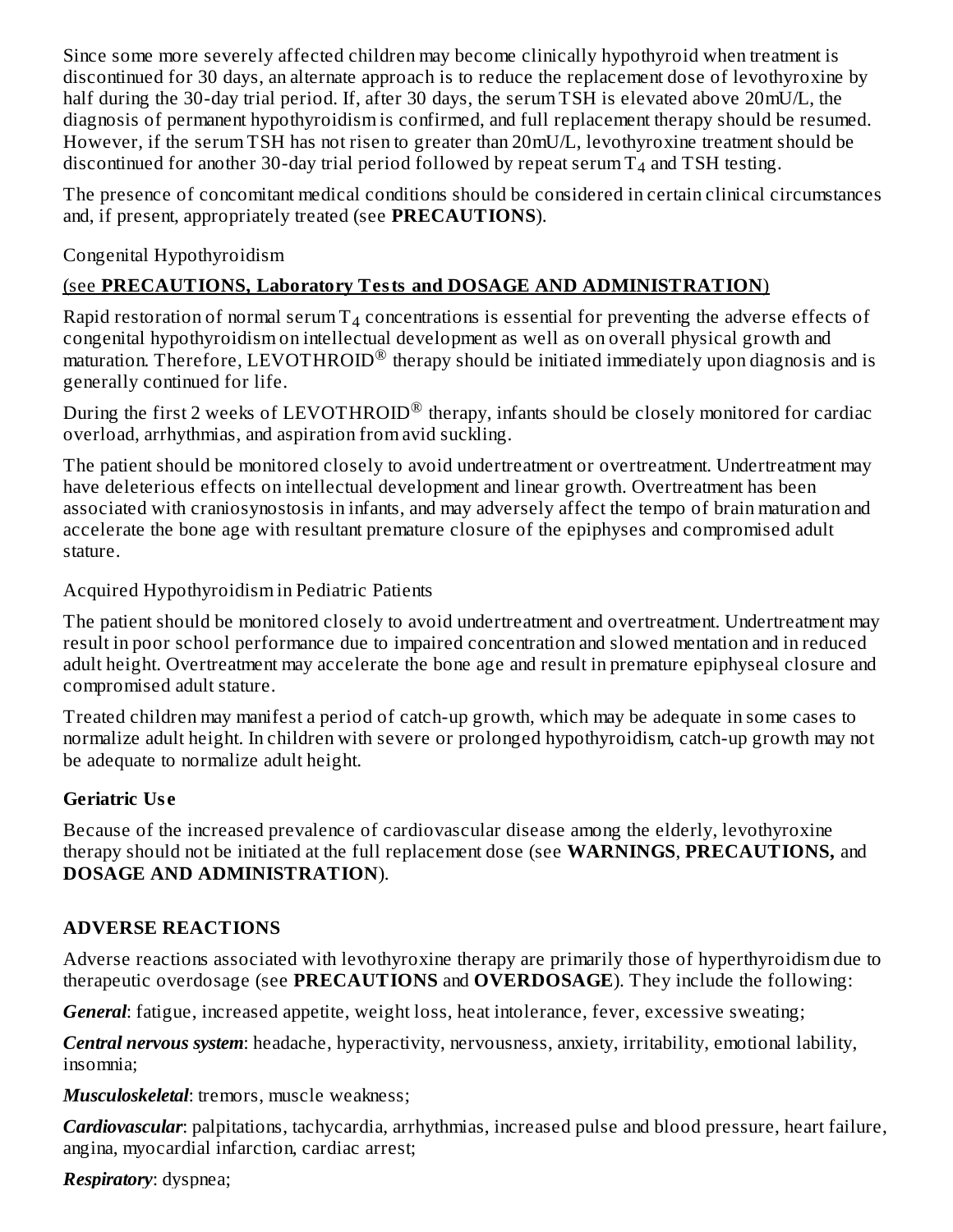*Gastrointestinal*: diarrhea, vomiting, abdominal cramps and elevations in liver function tests;

*Dermatologic*: hair loss, flushing;

*Respiratory*: dyspnea;

*Endocrine*: decreased bone mineral density;

*Reproductive*: menstrual irregularities, impaired fertility.

Pseudotumor cerebri and slipped capital femoral epiphysis have been reported in children receiving levothyroxine therapy. Overtreatment may result in craniosynostosis in infants and premature closure of the epiphyses in children with resultant compromised adult height.

Seizures have been reported rarely with the institution of levothyroxine therapy.

Inadequate levothyroxine dosage will produce or fail to ameliorate the signs and symptoms of hypothyroidism.

Hypersensitivity reactions to inactive ingredients have occurred in patients treated with thyroid hormone products. These include urticaria, pruritus, skin rash, flushing, angioedema, various GI symptoms (abdominal pain, nausea, vomiting and diarrhea), fever, arthralgia, serum sickness and wheezing. Hypersensitivity to levothyroxine itself is not known to occur.

### **OVERDOSAGE**

The signs and symptoms of overdosage are those of hyperthyroidism (see **PRECAUTIONS** and **ADVERSE REACTIONS**). In addition, confusion and disorientation may occur. Cerebral embolism, shock, coma, and death have been reported. Seizures have occurred in a child ingesting 18 mg of levothyroxine. Symptoms may not necessarily be evident or may not appear until several days after ingestion of levothyroxine sodium.

#### **Treatment of Overdosage**

Levothyroxine sodium should be reduced in dose or temporarily discontinued if signs or symptoms of overdosage occur.

Acute Massive Overdosage

This may be a life-threatening emergency, therefore, symptomatic and supportive therapy should be instituted immediately. If not contraindicated (e.g., by seizures, coma, or loss of the gag reflex), the stomach should be emptied by emesis or gastric lavage to decrease gastrointestinal absorption. Activated charcoal or cholestyramine may also be used to decrease absorption. Central and peripheral increased sympathetic activity may be treated by administering β-receptor antagonists, e.g., propranolol, provided there are no medical contraindications to their use. Provide respiratory support as needed; control congestive heart failure and arrhythmia; control fever, hypoglycemia, and fluid loss as necessary. Large doses of antithyroid drugs (e.g., methimazole or propylthiouracil) followed in one to two hours by large doses of iodine may be given to inhibit synthesis and release of thyroid hormones. Glucocorticoids may be given to inhibit the conversion of  $T_4$  to  $T_3$ . Plasmapheresis, charcoal hemoperfusion and exchange transfusion have been reserved for cases in which continued clinical deterioration occurs despite conventional therapy. Because  $\mathrm{T}_4$  is highly protein bound, very little drug will be removed by dialysis.

## **DOSAGE AND ADMINISTRATION**

#### **General Principles**

The goal of replacement therapy is to achieve and maintain a clinical and biochemical euthyroid state. The goal of suppressive therapy is to inhibit growth and/or function of abnormal thyroid tissue. The dose of LEVOTHROID<sup>®</sup> that is adequate to achieve these goals depends on a variety of factors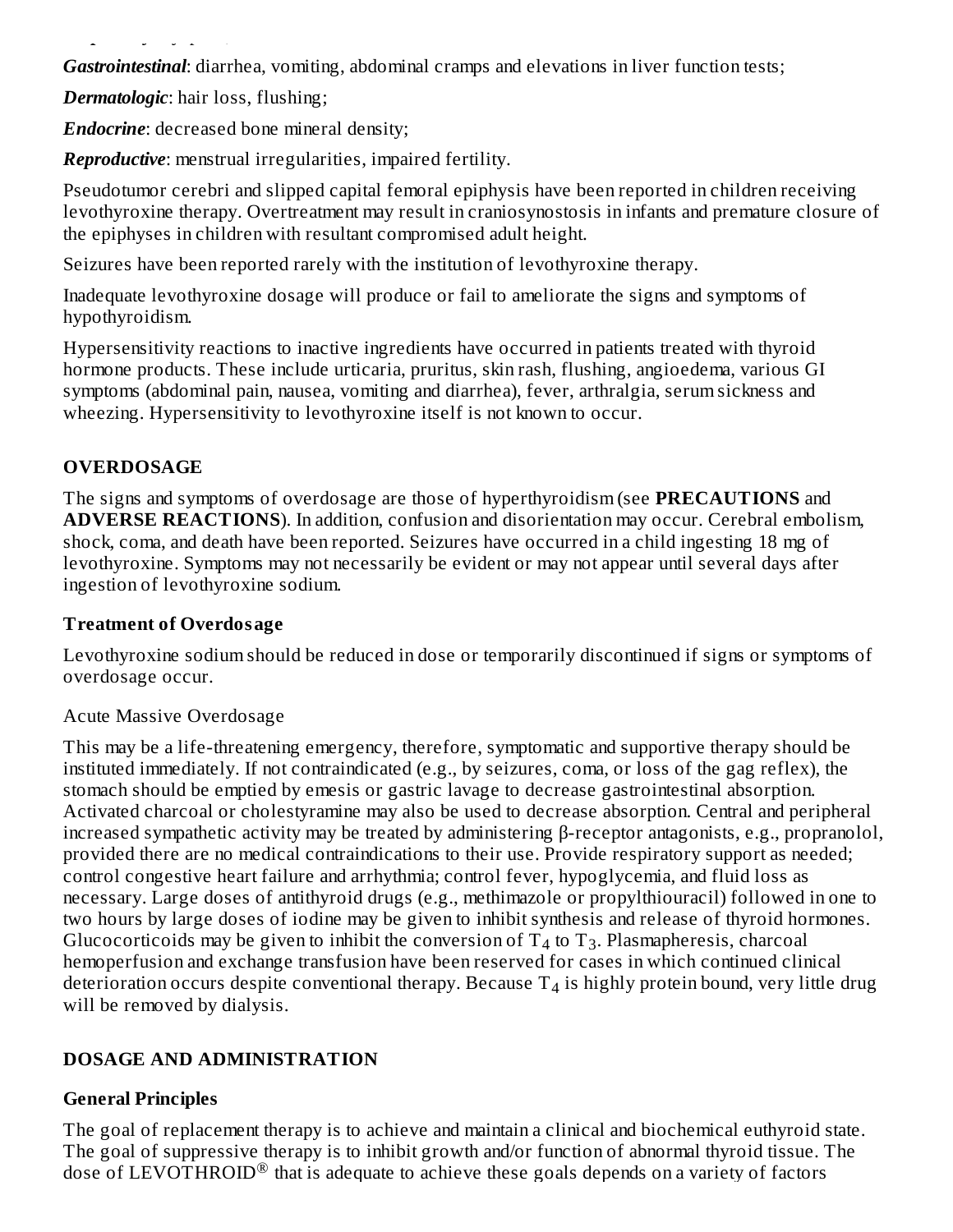including the patient's age, body weight, cardiovascular status, concomitant medical conditions, including pregnancy, concomitant medications, and the specific nature of the condition being treated (see **WARNINGS** and **PRECAUTIONS**). Hence, the following recommendations serve only as dosing guidelines. Dosing must be individualized and adjustments made based on periodic assessment of the patient's clinical response and laboratory parameters (see **PRECAUTIONS, Laboratory Tests**).

LEVOTHROID $^\circledR$  is administered as a single daily dose, preferably one-half to one hour before breakfast. LEVOTHROID® should be taken at least 4 hours apart from drugs that are known to interfere with its absorption (see **PRECAUTIONS, Drug Interactions**).

Due to the long half-life of levothyroxine, the peak therapeutic effect at a given dose of levothyroxine sodium may not be attained for 4-6 weeks.

Caution should be exercised when administering  $\text{LEVOTHROID}^{\circledR}$  to patients with underlying cardiovascular disease, to the elderly, and to those with concomitant adrenal insufficiency (see **PRECAUTIONS**).

#### **Specific Patient Populations**

### Hypothyroidism in Adults and in Children in Whom Growth and Puberty are Complete (see **WARNINGS** and **PRECAUTIONS, Laboratory Tests**)

Therapy may begin at full replacement doses in otherwise healthy individuals less than 50 years old and in those older than 50 years who have been recently treated for hyperthyroidism or who have been hypothyroid for only a short time (such as a few months). The average full replacement dose of levothyroxine sodium is approximately 1.7 mcg/kg/day (e.g., **100-125 mcg/day** for a 70 kg adult). Older patients may require less than 1 mcg/kg/day. Levothyroxine sodium doses greater than 200 mcg/day are seldom required. An inadequate response to daily doses  $\geq$  300 mcg/day is rare and may indicate poor compliance, malabsorption, and/or drug interactions.

For most patients older than 50 years or for patients under 50 years of age with underlying cardiac disease, an initial starting dose of **25-50 mcg/day** of levothyroxine sodium is recommended, with gradual increments in dose at 6-8 week intervals, as needed. The recommended starting dose of levothyroxine sodium in elderly patients with cardiac disease is **12.5-25 mcg/day**, with gradual dose increments at 4-6 week intervals. The levothyroxine sodium dose is generally adjusted in 12.5-25 mcg increments until the patient with primary hypothyroidism is clinically euthyroid and the serum TSH has normalized.

In patients with severe hypothyroidism, the recommended initial levothyroxine sodium dose is **12.5-25 mcg/day** with increases of 25 mcg/day every 2-4 weeks, accompanied by clinical and laboratory assessment, until the TSH level is normalized.

In patients with secondary (pituitary) or tertiary (hypothalamic) hypothyroidism, the levothyroxine sodium dose should be titrated until the patient is clinically euthyroid and the serum free-T $_{\rm 4}$  level is restored to the upper half of the normal range.

Pediatric Dosage

# Congenital or Acquired Hypothyroidism (see **PRECAUTIONS, Laboratory Tests**)

## *General Principles*

In general, levothyroxine therapy should be instituted at full replacement doses as soon as possible. Delays in diagnosis and institution of therapy may have deleterious effects on the child's intellectual and physical growth and development.

Undertreatment and overtreatment should be avoided (see **PRECAUTIONS, Pediatric Us e**).

LEVOTHROID $^{\circledR}$  may be administered to infants and children who cannot swallow intact tablets by crushing the tablet and suspending the freshly crushed tablet in a small amount (5-10 mL or 1-2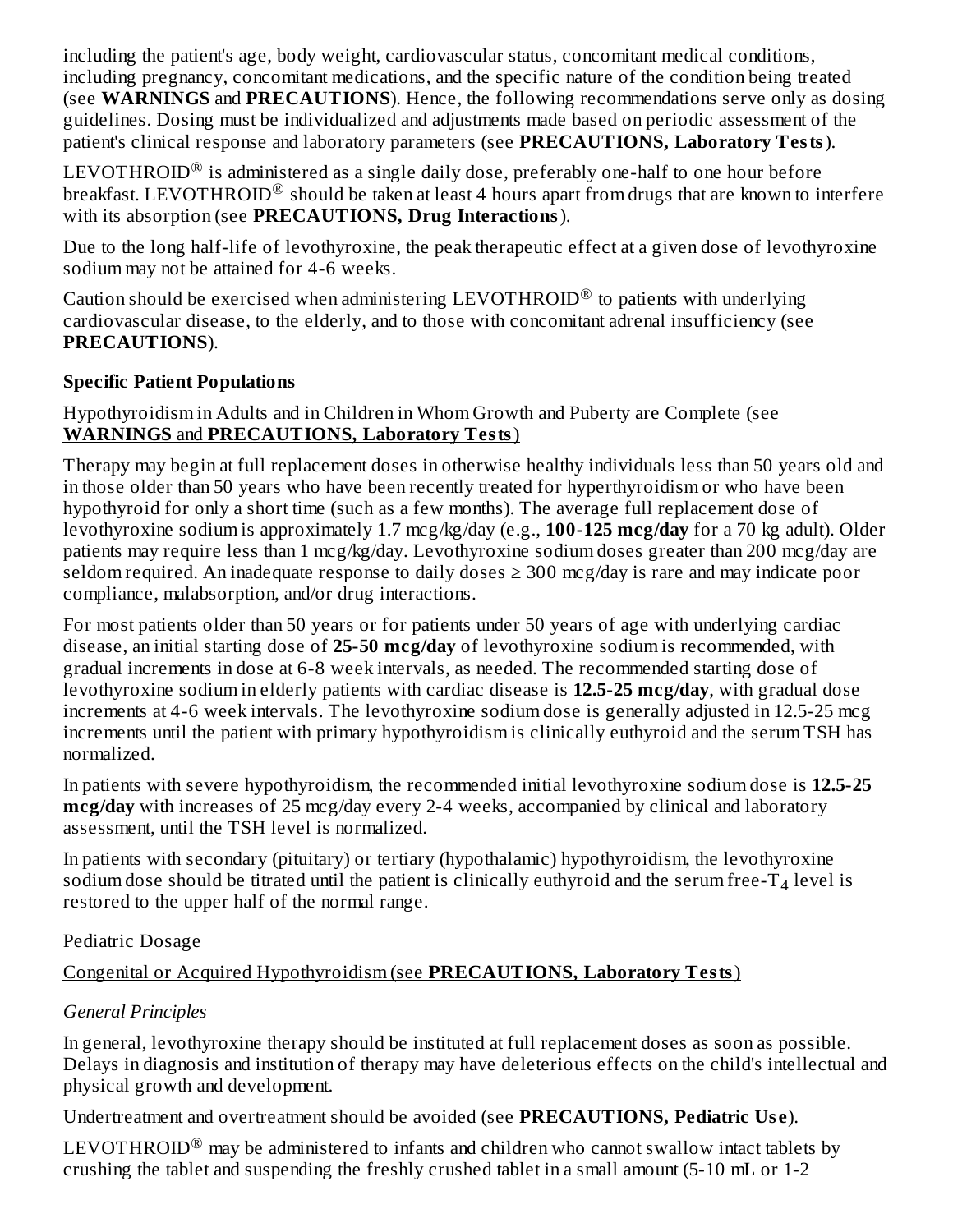teaspoons) of water. This suspension can be administered by spoon or dropper. **DO NOT STORE THE SUSPENSION**. Foods that decrease absorption of levothyroxine, such as soybean infant formula, should not be used for administering levothyroxine sodium tablets (see **PRECAUTIONS, Drug-Food Interactions**).

#### *Newborns*

The recommended starting dose of levothyroxine sodium in newborn infants is **10-15 mcg/kg/day**. A lower starting dose (e.g., 25 mcg/day) should be considered in infants at risk for cardiac failure, and the dose should be increased in 4-6 weeks as needed based on clinical and laboratory response to treatment. In infants with very low (< 5 mcg/dL) or undetectable serum T<sub>4</sub> concentrations, the recommended initial starting dose is **50 mcg/day** of levothyroxine sodium.

## *Infants and Children*

Levothyroxine therapy is usually initiated at full replacement doses, with the recommended dose per body weight decreasing with age (see **Table 3**). However, in children with chronic or severe hypothyroidism, an initial dose of **25 mcg/day** of levothyroxine sodium is recommended with increments of 25 mcg every 2-4 weeks until the desired effect is achieved.

Hyperactivity in an older child can be minimized if the starting dose is one-fourth of the recommended full replacement dose, and the dose is then increased on a weekly basis by an amount equal to one-fourth the full-recommended replacement dose until the full recommended replacement dose is reached.

| AGE                                         | Daily Dose Per Kg Body Weight* |
|---------------------------------------------|--------------------------------|
| 0-3 months                                  | 10-15 $mcg/kg/day$             |
| 3-6 months                                  | 8-10 mcg/kg/day                |
| 6-12 months                                 | $6-8$ mcg/kg/day               |
| 1-5 years                                   | 5-6 mcg/kg/day                 |
| 6-12 years                                  | 4-5 mcg/kg/day                 |
| >12 years but growth and puberty incomplete | $2-3$ mcg/kg/day               |
| <b>Growth and puberty complete</b>          | 1.7 $mcg/kg/day$               |

**Table 3: Levothyroxine Sodium Dosing Guidelines for Pediatric Hypothyroidism**

\* The dose should be adjusted based on clinical response and laboratory parameters (**s ee PRECAUTIONS, Laboratory Tests and Pediatric Us e**).

## *Pregnancy*

Pregnancy may increase levothyroxine requirements (see **Pregnancy**).

# *Subclinical Hypothyroidism*

If this condition is treated, a lower levothyroxine sodium dose (e.g., **1 mcg/kg/day**) than that used for full replacement may be adequate to normalize the serum TSH level. Patients who are not treated should be monitored yearly for changes in clinical status and thyroid laboratory parameters.

# *TSH Suppression in Well-differentiated Thyroid Cancer and Thyroid Nodules*

The target level for TSH suppression in these conditions has not been established with controlled studies. In addition, the efficacy of TSH suppression for benign nodular disease is controversial. Therefore, the dose of LEVOTHROID<sup>®</sup> used for TSH suppression should be individualized based on the specific disease and the patient being treated.

In the treatment of well-differentiated (papillary and follicular) thyroid cancer, levothyroxine is used as an adjunct to surgery and radioiodine therapy. Generally, TSH is suppressed to <0.1 mU/L, and this usually requires a levothyroxine sodium dose of **greater than 2 mcg/kg/day**. However, in patients with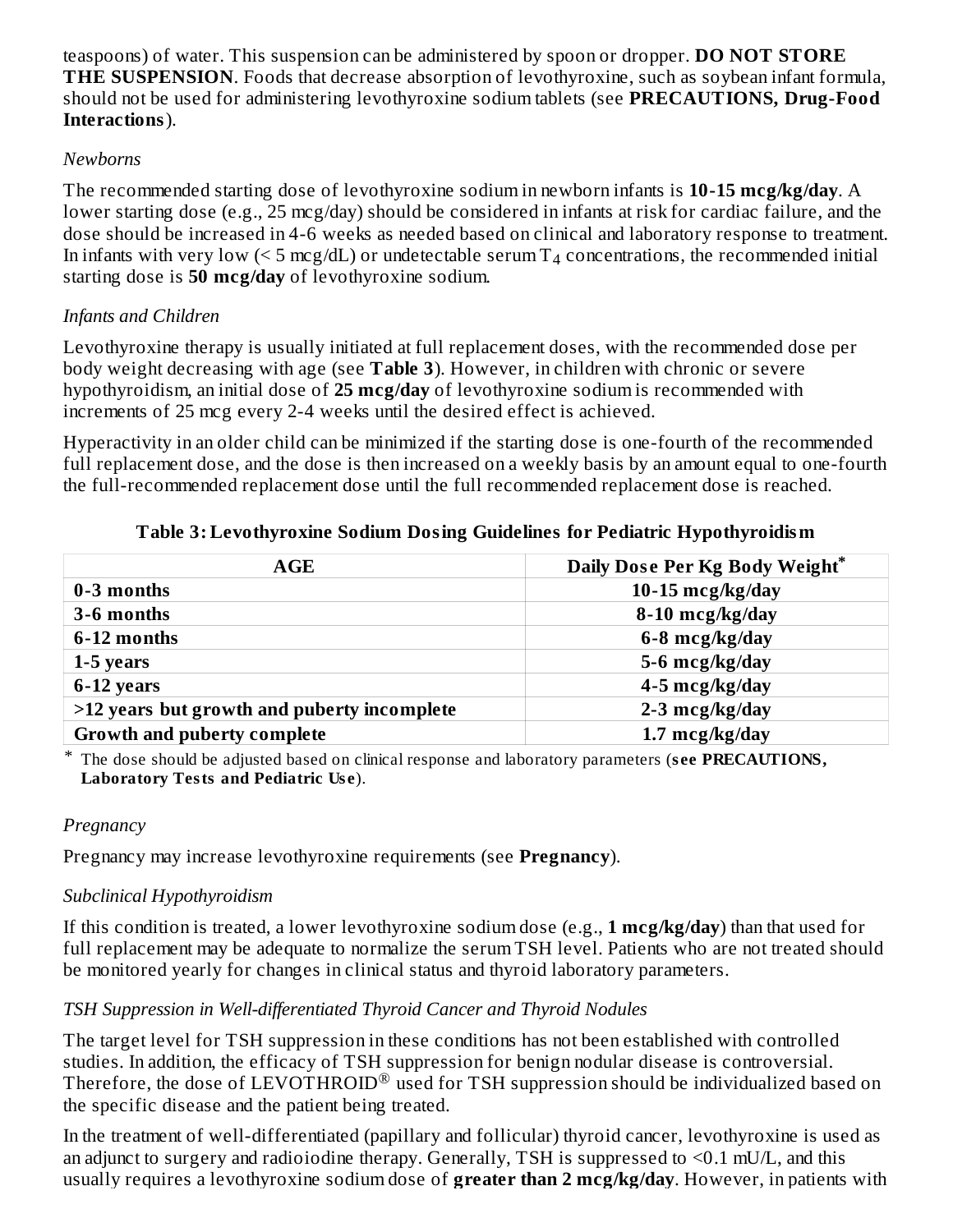usually requires a levothyroxine sodium dose of **greater than 2 mcg/kg/day**. However, in patients with high-risk tumors, the target level for TSH suppression may be <0.01 mU/L.

In the treatment of benign nodules and nontoxic multinodular goiter, TSH is generally suppressed to a higher target (e.g., 0.1 to either 0.5 or 1.0 mU/L) than that used for the treatment of thyroid cancer. Levothyroxine sodium is contraindicated if the serum TSH is already suppressed due to the risk of precipitating overt thyrotoxicosis (see **CONTRAINDICATIONS, WARNINGS** and **PRECAUTIONS**).

#### *Myxedema Coma*

Myxedema coma is a life-threatening emergency characterized by poor circulation and hypometabolism, and may result in unpredictable absorption of levothyroxine sodium from the gastrointestinal tract. Therefore, oral thyroid hormone drug products are not recommended to treat this condition. Thyroid hormone drug products formulated for intravenous administration should be administered.

#### **HOW SUPPLIED**

**LEVOTHROID (levothyroxine sodium tablets, USP) are supplied as caplet-shaped, color-®coded, potency marked tablets in 12 strengths:**

| Strength (mcg) | Color        | <b>Bottles of</b> | <b>NDC Code</b> |
|----------------|--------------|-------------------|-----------------|
| 150            | <b>B</b> lue | 30                | 54868-4602-1    |
|                |              | 90                | 54868-4602-2    |
|                |              | 100               | 54868-4602-0    |
| 175            | Lilac        | 30                | 54868-4918-2    |
|                |              | 90                | 54868-4918-1    |
|                |              | 100               | 54868-4918-0    |
| 200            | Pink         | 30                | 54868-5312-2    |
|                |              | 90                | 54868-5312-0    |
|                |              | 100               | 54868-5312-1    |

#### **STORAGE CONDITIONS**

Store at 25°C (77°F) with excursions permitted to 15-30°C (59-86°F)

Protect from moisture and light.

#### **MANUFACTURED for:**

Forest Pharmaceuticals, Inc. Subsidiary of Forest Laboratories, Inc. St. Louis, MO 63045

#### **by:**

LLOYD PHARMACEUTICAL Division of Lloyd, Inc. Shenandoah, IA 51601

REV**:**June 2011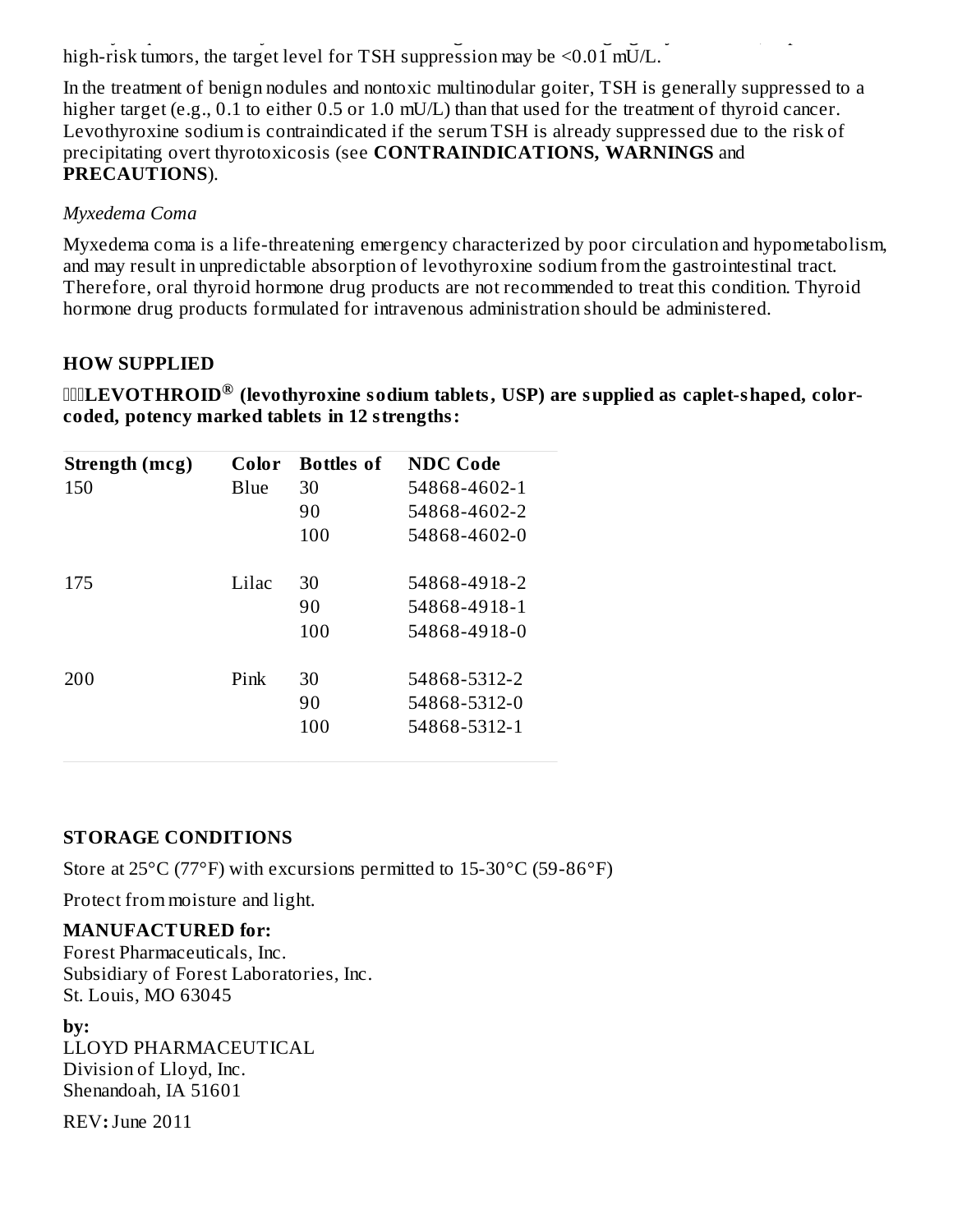**Relabeling and Repackaging by:** Physicians Total Care, Inc. Tulsa, Oklahoma 74146

#### **PRINCIPAL DISPLAY PANEL - 150 mcg Tablet Bottle Label**

#### **Levothroid ®**

(levothyroxine sodium tablets, USP)

**150 mcg**

**Rx only**



### **PRINCIPAL DISPLAY PANEL - 175 mcg Tablet Bottle Label**

#### **Levothroid ®**

(levothyroxine sodium tablets, USP)

**175 mcg**

**Rx only**



**PRINCIPAL DISPLAY PANEL - 200 mcg Tablet Bottle Label**

#### **Levothroid ®**

(levothyroxine sodium tablets, USP)

**200 mcg**

**Rx only**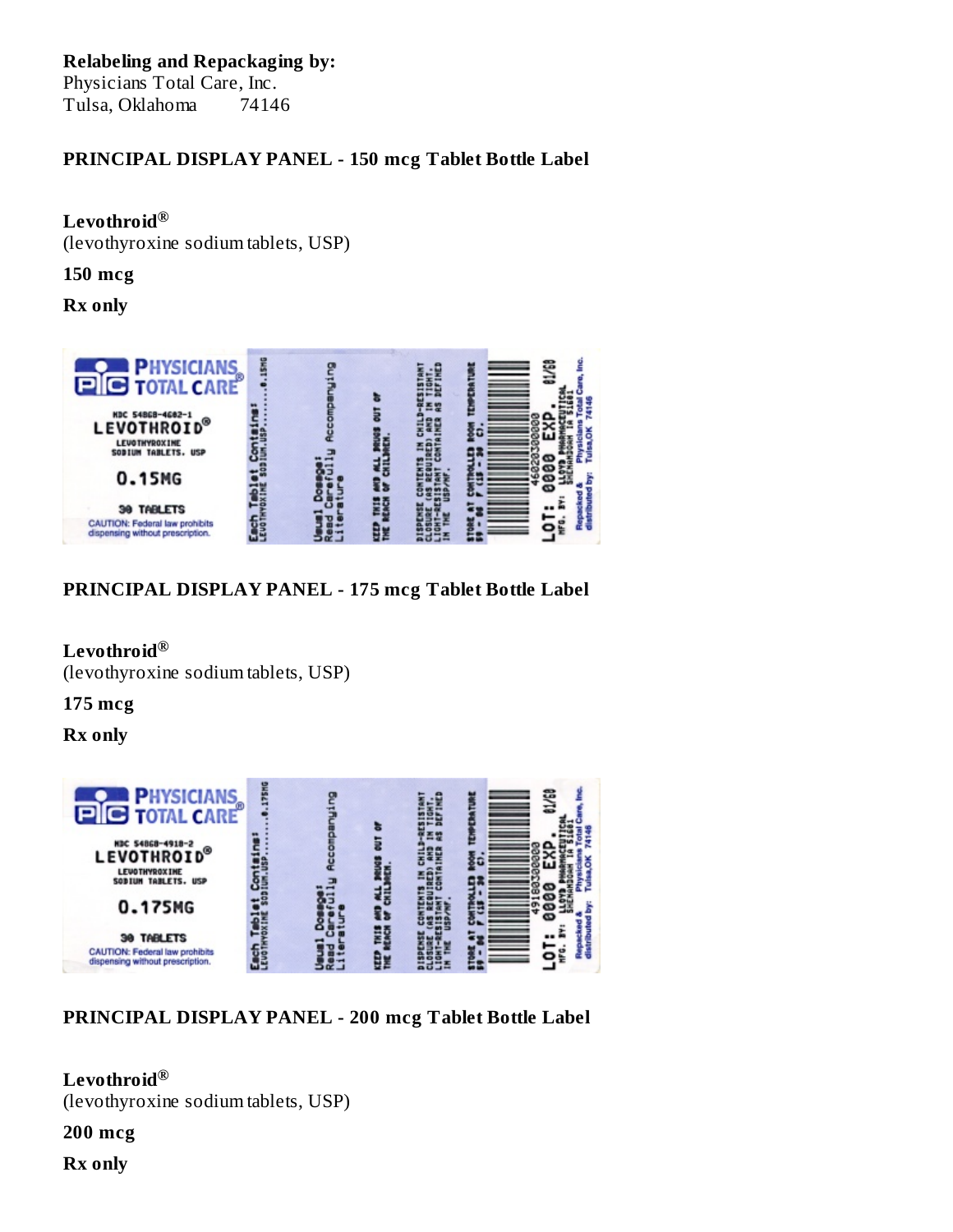

# **LEVOTHROID**

levothyroxine sodium tablet

| Jevollivroxille souluili tablet                 |                      |                                                                          |                     |                             |                    |          |
|-------------------------------------------------|----------------------|--------------------------------------------------------------------------|---------------------|-----------------------------|--------------------|----------|
|                                                 |                      |                                                                          |                     |                             |                    |          |
| <b>Product Information</b>                      |                      |                                                                          |                     |                             |                    |          |
| Product Type                                    |                      | HUMAN PRESCRIPTION DRUG Item Code (Source) NDC:54868-4602(NDC:0456-1325) |                     |                             |                    |          |
| <b>Route of Administration</b>                  |                      | ORAL                                                                     |                     |                             |                    |          |
|                                                 |                      |                                                                          |                     |                             |                    |          |
| <b>Active Ingredient/Active Moiety</b>          |                      |                                                                          |                     |                             |                    |          |
|                                                 |                      |                                                                          |                     |                             |                    |          |
|                                                 |                      | <b>Ingredient Name</b>                                                   |                     | <b>Basis of Strength</b>    |                    | Strength |
| UNII:Q51BO43MG4)                                |                      | LEVOTHYRO XINE SODIUM (UNII: 9J765S329G) (LEVOTHYROXINE -                |                     | LEVOTHYROXINE SODIUM 150 ug |                    |          |
|                                                 |                      |                                                                          |                     |                             |                    |          |
|                                                 |                      |                                                                          |                     |                             |                    |          |
| <b>Inactive Ingredients</b>                     |                      |                                                                          |                     |                             |                    |          |
|                                                 |                      | <b>Ingredient Name</b>                                                   |                     |                             |                    | Strength |
| CELLULOSE, MICRO CRYSTALLINE (UNII: OP1R32D61U) |                      |                                                                          |                     |                             |                    |          |
| MAGNESIUM STEARATE (UNII: 70097M6I30)           |                      |                                                                          |                     |                             |                    |          |
| PO VIDO NE K29/32 (UNII: 390 RMW2PEQ)           |                      |                                                                          |                     |                             |                    |          |
|                                                 |                      | <b>DIBASIC CALCIUM PHO SPHATE DIHYDRATE (UNII: O7TSZ97GEP)</b>           |                     |                             |                    |          |
| FD&C BLUE NO. 2 (UNII: L06K8R7DQK)              |                      |                                                                          |                     |                             |                    |          |
|                                                 |                      |                                                                          |                     |                             |                    |          |
|                                                 |                      |                                                                          |                     |                             |                    |          |
| <b>Product Characteristics</b>                  |                      |                                                                          |                     |                             |                    |          |
| Color                                           | BLUE (blue)          |                                                                          | <b>Score</b>        |                             | 2 pieces           |          |
| <b>Shape</b>                                    | OVAL (caplet-shaped) |                                                                          | <b>Size</b>         |                             | $10 \,\mathrm{mm}$ |          |
| Flavor                                          |                      |                                                                          | <b>Imprint Code</b> |                             | 150;T4             |          |
| <b>Contains</b>                                 |                      |                                                                          |                     |                             |                    |          |

#### **Packaging**

| # | Item Code            | <b>Package Description</b> | <b>Marketing Start Date</b> | <b>Marketing End Date</b> |
|---|----------------------|----------------------------|-----------------------------|---------------------------|
|   | $1$ NDC:54868-4602-0 | 100 in 1 BOTTLE, PLASTIC   |                             |                           |
|   | 2 NDC:54868-4602-1   | 30 in 1 BOTTLE, PLASTIC    |                             |                           |
|   | 3 NDC:54868-4602-2   | 90 in 1 BOTTLE, PLASTIC    |                             |                           |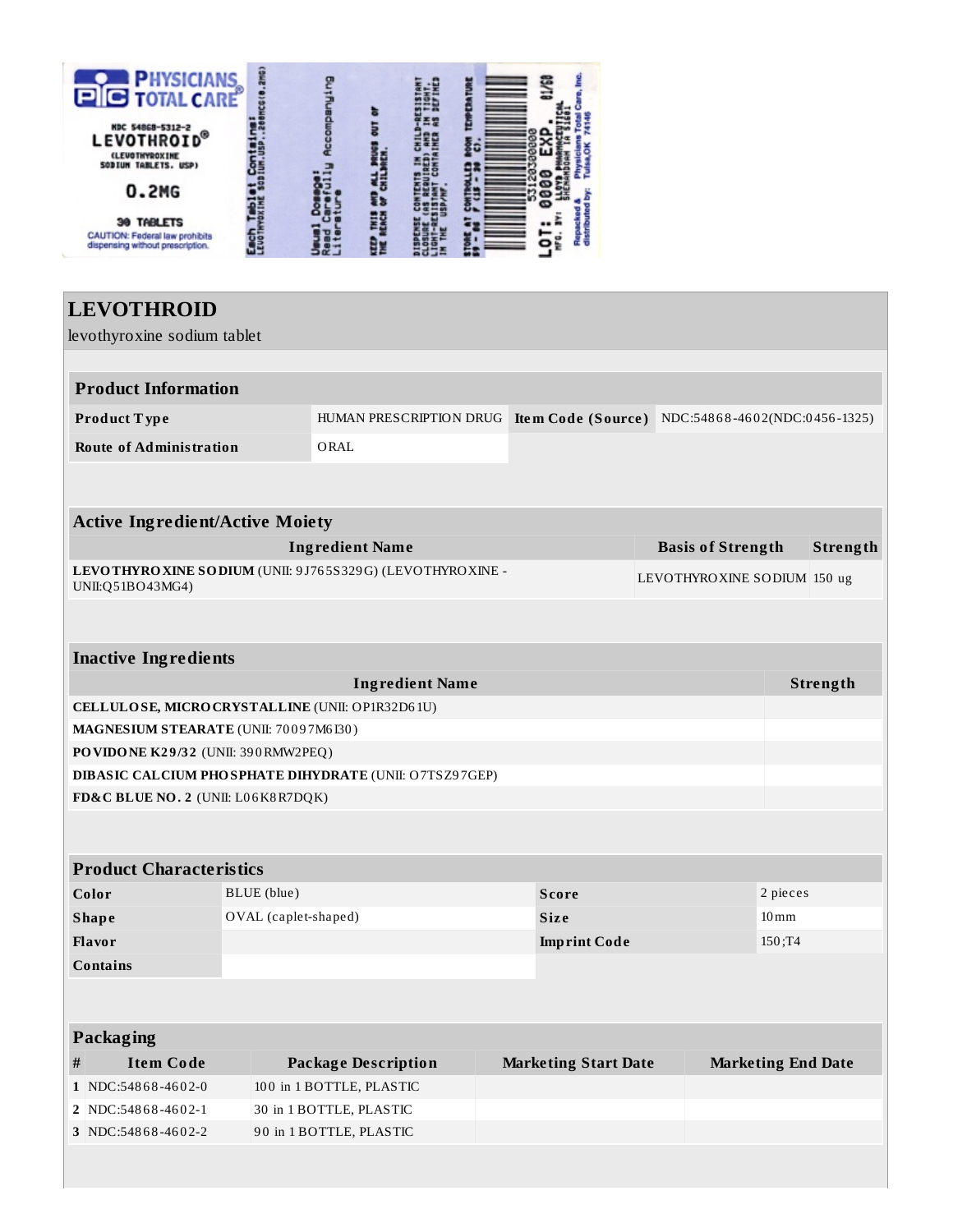| <b>Marketing Information</b>                                                             |                                                                          |                                                            |  |                             |                                                          |                                |          |  |
|------------------------------------------------------------------------------------------|--------------------------------------------------------------------------|------------------------------------------------------------|--|-----------------------------|----------------------------------------------------------|--------------------------------|----------|--|
| <b>Marketing Category</b>                                                                | <b>Application Number or Monograph Citation</b>                          |                                                            |  |                             | <b>Marketing End Date</b><br><b>Marketing Start Date</b> |                                |          |  |
| <b>NDA</b>                                                                               | NDA021116                                                                | 03/08/2002                                                 |  |                             |                                                          |                                |          |  |
|                                                                                          |                                                                          |                                                            |  |                             |                                                          |                                |          |  |
|                                                                                          |                                                                          |                                                            |  |                             |                                                          |                                |          |  |
| <b>LEVOTHROID</b>                                                                        |                                                                          |                                                            |  |                             |                                                          |                                |          |  |
| levothyroxine sodium tablet                                                              |                                                                          |                                                            |  |                             |                                                          |                                |          |  |
|                                                                                          |                                                                          |                                                            |  |                             |                                                          |                                |          |  |
| <b>Product Information</b>                                                               |                                                                          |                                                            |  |                             |                                                          |                                |          |  |
| Product Type                                                                             | HUMAN PRESCRIPTION DRUG Item Code (Source) NDC:54868-4918(NDC:0456-1326) |                                                            |  |                             |                                                          |                                |          |  |
| <b>Route of Administration</b>                                                           | ORAL                                                                     |                                                            |  |                             |                                                          |                                |          |  |
|                                                                                          |                                                                          |                                                            |  |                             |                                                          |                                |          |  |
|                                                                                          |                                                                          |                                                            |  |                             |                                                          |                                |          |  |
| <b>Active Ingredient/Active Moiety</b>                                                   |                                                                          |                                                            |  |                             |                                                          |                                |          |  |
|                                                                                          |                                                                          | <b>Ingredient Name</b>                                     |  |                             | <b>Basis of Strength</b>                                 |                                | Strength |  |
|                                                                                          |                                                                          | LEVOTHYRO XINE SODIUM (UNII: 9J765S329G) (LEVOTHYRO XINE - |  |                             | LEVOTHYROXINE SODIUM 175 ug                              |                                |          |  |
| UNII:Q51BO43MG4)                                                                         |                                                                          |                                                            |  |                             |                                                          |                                |          |  |
|                                                                                          |                                                                          |                                                            |  |                             |                                                          |                                |          |  |
| <b>Inactive Ingredients</b>                                                              |                                                                          |                                                            |  |                             |                                                          |                                |          |  |
|                                                                                          |                                                                          | <b>Ingredient Name</b>                                     |  |                             |                                                          |                                | Strength |  |
|                                                                                          |                                                                          |                                                            |  |                             |                                                          |                                |          |  |
| CELLULOSE, MICRO CRYSTALLINE (UNII: OP1R32D61U)<br>MAGNESIUM STEARATE (UNII: 70097M6I30) |                                                                          |                                                            |  |                             |                                                          |                                |          |  |
| PO VIDO NE K29/32 (UNII: 390 RMW2PEQ)                                                    |                                                                          |                                                            |  |                             |                                                          |                                |          |  |
|                                                                                          |                                                                          | DIBASIC CALCIUM PHOSPHATE DIHYDRATE (UNII: O7TSZ97GEP)     |  |                             |                                                          |                                |          |  |
| FD&C BLUE NO. 1 (UNII: H3R47K3TBD)                                                       |                                                                          |                                                            |  |                             |                                                          |                                |          |  |
| D&C RED NO. 27 (UNII: 2LRS 185U6K)                                                       |                                                                          |                                                            |  |                             |                                                          |                                |          |  |
| <b>D&amp;C RED NO. 30 (UNII: 2S42T2808B)</b>                                             |                                                                          |                                                            |  |                             |                                                          |                                |          |  |
|                                                                                          |                                                                          |                                                            |  |                             |                                                          |                                |          |  |
|                                                                                          |                                                                          |                                                            |  |                             |                                                          |                                |          |  |
| <b>Product Characteristics</b>                                                           |                                                                          |                                                            |  |                             |                                                          |                                |          |  |
| Color<br><b>Shape</b>                                                                    | PURPLE (lilac)<br><b>Score</b><br>OVAL (caplet-shaped)<br><b>Size</b>    |                                                            |  |                             |                                                          | 2 pieces<br>$10 \,\mathrm{mm}$ |          |  |
| Flavor                                                                                   |                                                                          |                                                            |  | <b>Imprint Code</b>         |                                                          |                                | 175;T4   |  |
| <b>Contains</b>                                                                          |                                                                          |                                                            |  |                             |                                                          |                                |          |  |
|                                                                                          |                                                                          |                                                            |  |                             |                                                          |                                |          |  |
|                                                                                          |                                                                          |                                                            |  |                             |                                                          |                                |          |  |
| Packaging                                                                                |                                                                          |                                                            |  |                             |                                                          |                                |          |  |
| <b>Item Code</b><br>$\#$                                                                 |                                                                          | <b>Package Description</b>                                 |  | <b>Marketing Start Date</b> |                                                          | <b>Marketing End Date</b>      |          |  |
| 1 NDC:54868-4918-0                                                                       |                                                                          | 100 in 1 BOTTLE, PLASTIC                                   |  |                             |                                                          |                                |          |  |
| 2 NDC:54868-4918-1                                                                       |                                                                          | 90 in 1 BOTTLE, PLASTIC                                    |  |                             |                                                          |                                |          |  |
| 3 NDC:54868-4918-2                                                                       |                                                                          | 30 in 1 BOTTLE, PLASTIC                                    |  |                             |                                                          |                                |          |  |
|                                                                                          |                                                                          |                                                            |  |                             |                                                          |                                |          |  |
|                                                                                          |                                                                          |                                                            |  |                             |                                                          |                                |          |  |
| <b>Marketing Information</b>                                                             |                                                                          |                                                            |  |                             |                                                          |                                |          |  |
| <b>Marketing Category</b>                                                                |                                                                          | <b>Application Number or Monograph Citation</b>            |  |                             | <b>Marketing Start Date</b>                              | <b>Marketing End Date</b>      |          |  |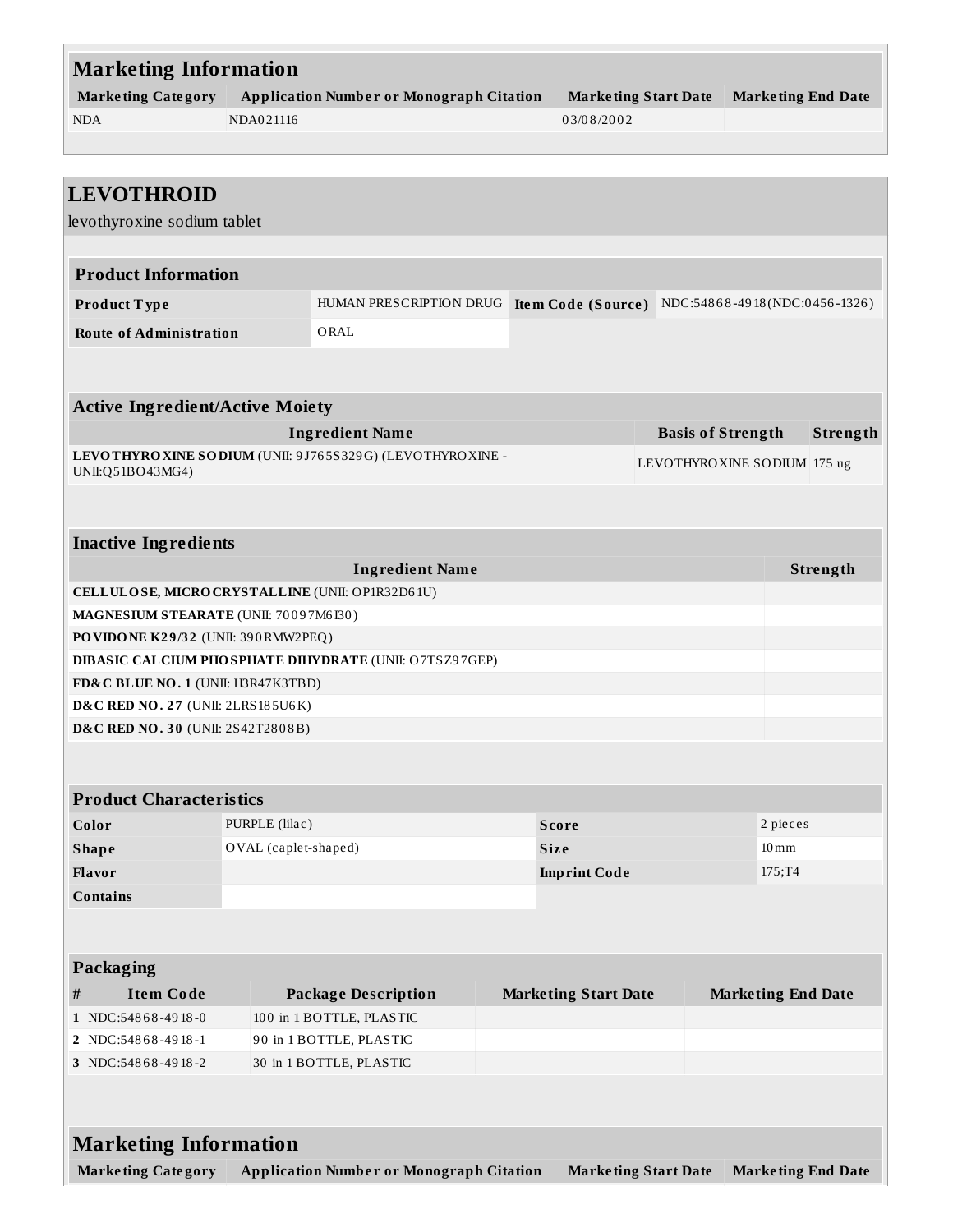NDA0 21116 09/12/2003

| <b>LEVOTHROID</b>                              |                                                 |                                                            |                     |                                                  |                             |                           |          |
|------------------------------------------------|-------------------------------------------------|------------------------------------------------------------|---------------------|--------------------------------------------------|-----------------------------|---------------------------|----------|
| levothyroxine sodium tablet                    |                                                 |                                                            |                     |                                                  |                             |                           |          |
|                                                |                                                 |                                                            |                     |                                                  |                             |                           |          |
| <b>Product Information</b>                     |                                                 |                                                            |                     |                                                  |                             |                           |          |
| Product Type                                   |                                                 | HUMAN PRESCRIPTION DRUG                                    |                     | Item Code (Source) NDC:54868-5312(NDC:0456-1327) |                             |                           |          |
| <b>Route of Administration</b>                 |                                                 | ORAL                                                       |                     |                                                  |                             |                           |          |
|                                                |                                                 |                                                            |                     |                                                  |                             |                           |          |
|                                                |                                                 |                                                            |                     |                                                  |                             |                           |          |
| <b>Active Ingredient/Active Moiety</b>         |                                                 |                                                            |                     |                                                  |                             |                           |          |
| <b>Ingredient Name</b>                         |                                                 |                                                            |                     |                                                  | <b>Basis of Strength</b>    |                           | Strength |
| UNII:Q51BO43MG4)                               |                                                 | LEVOTHYRO XINE SODIUM (UNII: 9J765S329G) (LEVOTHYRO XINE - |                     |                                                  | LEVOTHYROXINE SODIUM 200 ug |                           |          |
|                                                |                                                 |                                                            |                     |                                                  |                             |                           |          |
|                                                |                                                 |                                                            |                     |                                                  |                             |                           |          |
| <b>Inactive Ingredients</b>                    |                                                 |                                                            |                     |                                                  |                             |                           |          |
|                                                |                                                 | <b>Ingredient Name</b>                                     |                     |                                                  |                             |                           | Strength |
|                                                | CELLULOSE, MICRO CRYSTALLINE (UNII: OP1R32D61U) |                                                            |                     |                                                  |                             |                           |          |
| MAGNESIUM STEARATE (UNII: 70097M6I30)          |                                                 |                                                            |                     |                                                  |                             |                           |          |
| PO VIDO NE K29/32 (UNII: 390 RMW2PEQ)          |                                                 |                                                            |                     |                                                  |                             |                           |          |
| FD&C RED NO. 40 (UNII: WZB9127XOA)             |                                                 | DIBASIC CALCIUM PHOSPHATE DIHYDRATE (UNII: O7TSZ97GEP)     |                     |                                                  |                             |                           |          |
|                                                |                                                 |                                                            |                     |                                                  |                             |                           |          |
|                                                |                                                 |                                                            |                     |                                                  |                             |                           |          |
| <b>Product Characteristics</b>                 |                                                 |                                                            |                     |                                                  |                             |                           |          |
| Color                                          | PINK (pink)<br><b>Score</b>                     |                                                            |                     |                                                  | 2 pieces                    |                           |          |
| <b>Shape</b>                                   | OVAL (caplet-shaped)                            |                                                            | <b>Size</b>         |                                                  | $10 \,\mathrm{mm}$          |                           |          |
| <b>Flavor</b>                                  |                                                 |                                                            | <b>Imprint Code</b> |                                                  | 200;T4                      |                           |          |
| <b>Contains</b>                                |                                                 |                                                            |                     |                                                  |                             |                           |          |
|                                                |                                                 |                                                            |                     |                                                  |                             |                           |          |
|                                                |                                                 |                                                            |                     |                                                  |                             |                           |          |
| Packaging                                      |                                                 |                                                            |                     |                                                  |                             |                           |          |
| <b>Item Code</b><br>$\#$<br>1 NDC:54868-5312-0 |                                                 | <b>Package Description</b><br>90 in 1 BOTTLE, PLASTIC      |                     | <b>Marketing Start Date</b>                      |                             | <b>Marketing End Date</b> |          |
| 2 NDC:54868-5312-1                             |                                                 | 100 in 1 BOTTLE, PLASTIC                                   |                     |                                                  |                             |                           |          |
| 3 NDC:54868-5312-2                             |                                                 | 30 in 1 BOTTLE, PLASTIC                                    |                     |                                                  |                             |                           |          |
|                                                |                                                 |                                                            |                     |                                                  |                             |                           |          |
|                                                |                                                 |                                                            |                     |                                                  |                             |                           |          |
| <b>Marketing Information</b>                   |                                                 |                                                            |                     |                                                  |                             |                           |          |
| <b>Marketing Category</b>                      |                                                 | <b>Application Number or Monograph Citation</b>            |                     | <b>Marketing Start Date</b>                      |                             | <b>Marketing End Date</b> |          |
| <b>NDA</b>                                     | NDA021116                                       |                                                            |                     | 05/20/2005                                       |                             |                           |          |
|                                                |                                                 |                                                            |                     |                                                  |                             |                           |          |